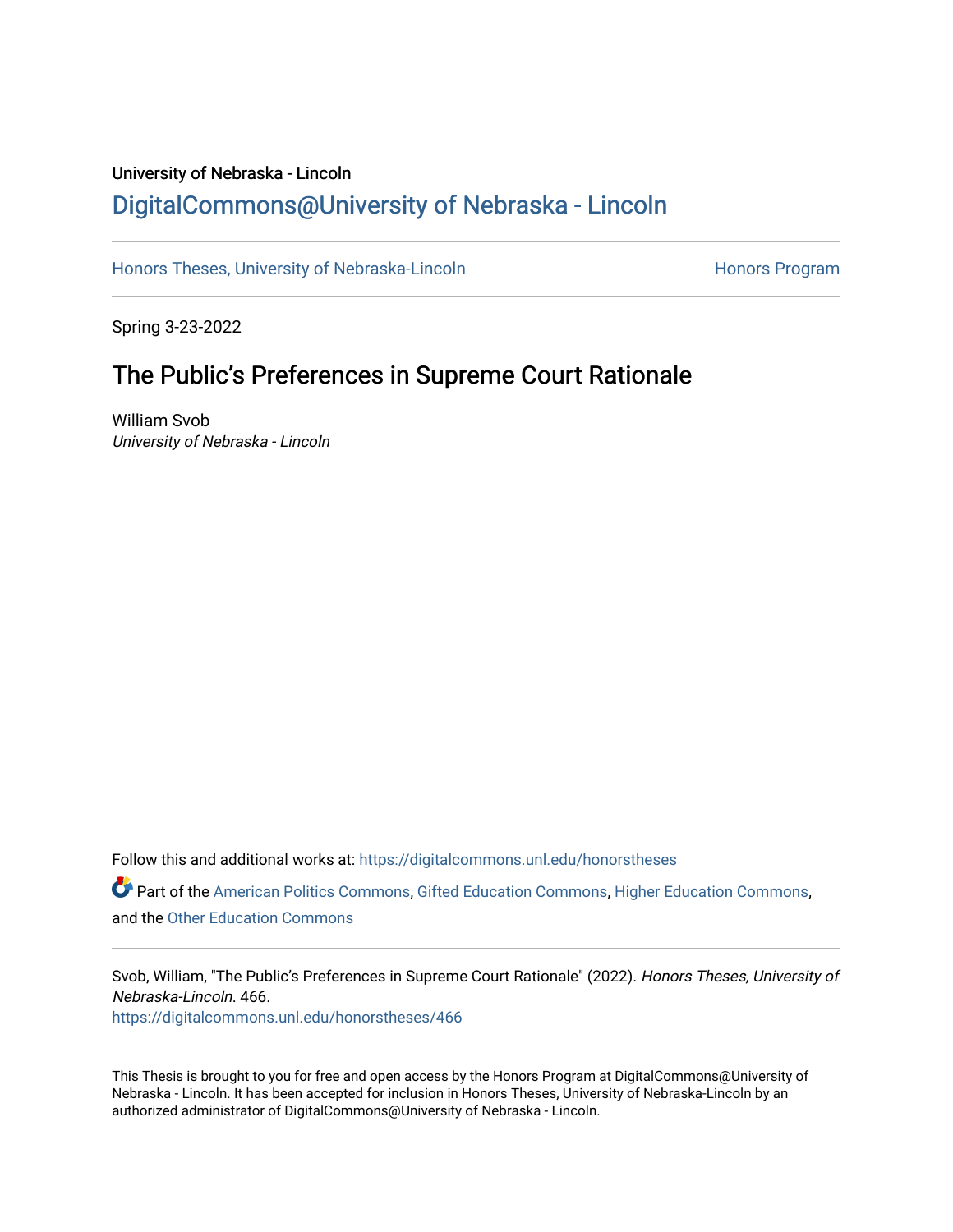## The Public's Preferences in Supreme Court Rationale

### William Svob

Thesis for the College of Arts and Sciences and Honors Program

3-25-22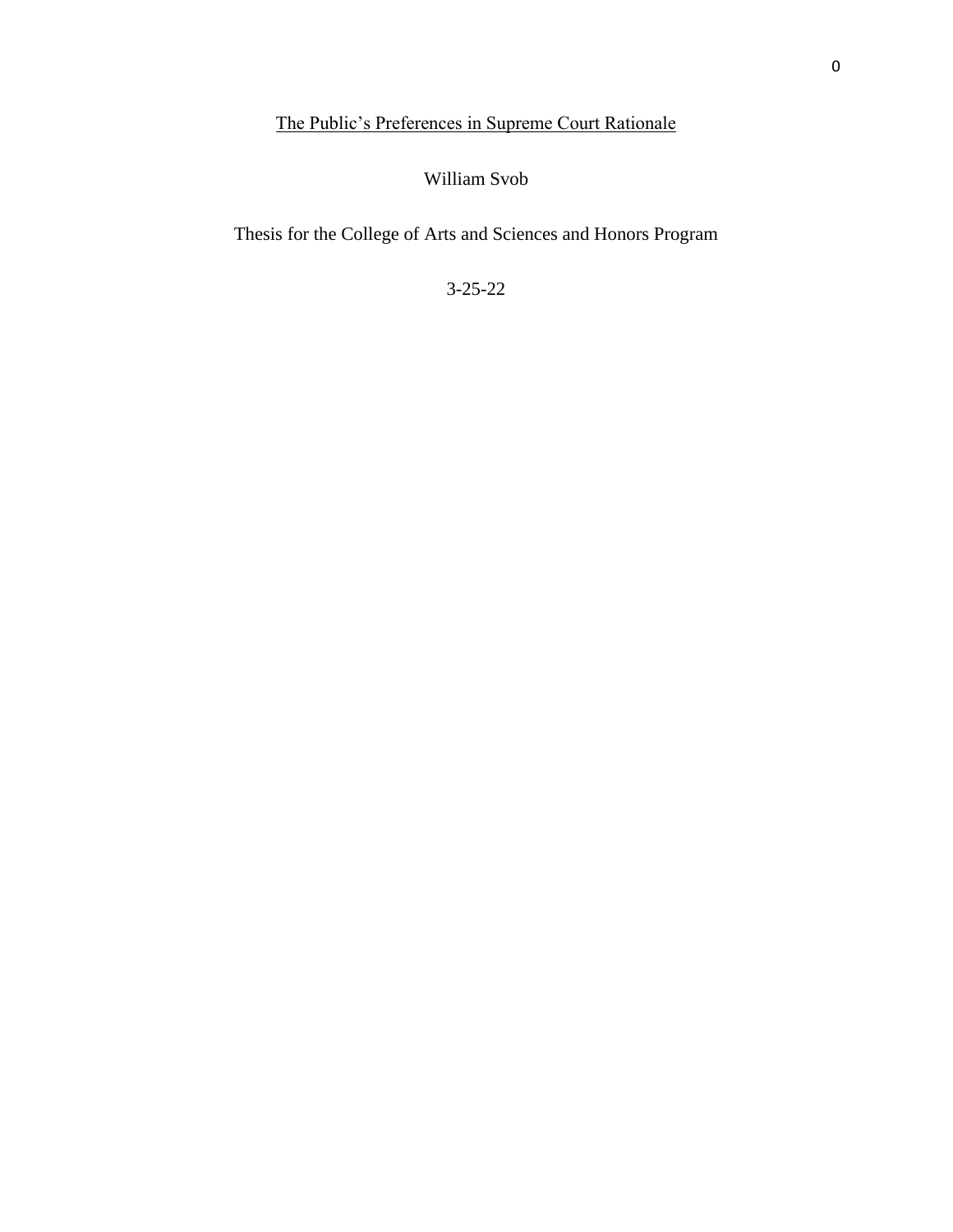#### Introduction

Public approval of the Supreme Court has been decreasing in recent years. Given the literature's consensus that Supreme Court rulings coincide with popular opinion more often then not, the decrease in popularity cannot be explained away by assuming the justices have made a series of widely despised rulings. This raises questions about what exactly the public wants the Supreme Court to do. There is an abundance of research covering the many factors that influence a justice to rule in a particular manner, but there is little written about what the average American believes should influence the Court. This study is intended to fill this gap by testing the connections between the rationales used by the Supreme Court and the changes in the Court's popularity over the years.

There is already documentation of the political mood of both the American populace and the Supreme Court justices, as well as the approval of how the Court has performed its duties. By determining the rationales used in the Court's most well-known cases and comparing it to changes in Court popularity, the impact of a rationale on the public's feelings towards the Court can be better understood. The dependent variable is the Court's popularity, and the independent variables are the year of the case, the public's mood, the Court's political partisanship, and the rationales used. After creating a chart with these variables, I ran a regression to determine which factors were statistically significant in changing Court popularity. The results showed that only the year the case was decided and the public mood that year had a significant impact on Court popularity.

#### Literature Review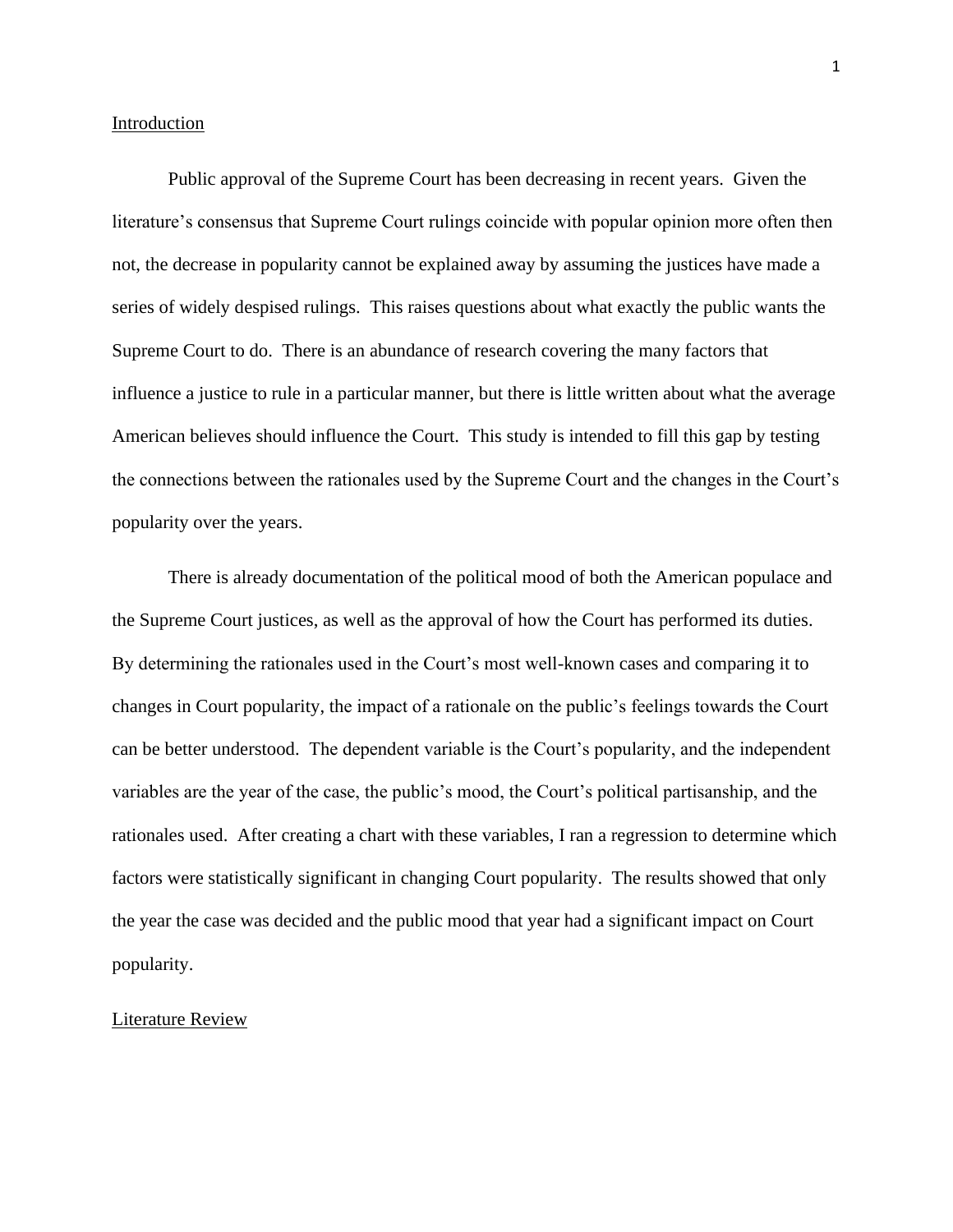There is a significant amount of literature researching the connection between the Supreme Court and public opinion. Because justices are not directly elected, there is a degree of separation between the justice and the electorate that does not exist with Congress members. This raises questions over to what extent legal doctrines held by the justices are agreed with by the public. Legal doctrines are defined as ideological stances on how the law should be applied. For example, stare decisis is the doctrine that precedent set by previous court rulings should be followed. A justice ruling to uphold a previous ruling despite having partisan reasons for overturning it would be an example of a Supreme Court ruling being based on legal doctrine. My intention is to study if the public shares the legal doctrines the Court uses to make decisions.

Rather than having only a single guiding principle, Supreme Court justices make rulings based on a variety of motivations. Judicial independence allows justices to rule based on their own ideology, implying that legal factors need not play a large role (Bailey 2008). However, justices may also rule in accordance with certain legal norms because they are socialized by law school and the legal community (Bailey 2008). Justices write on how legal doctrines like precedent shaped their decisions in private documents like memos, further indicating that justices value legal principles (Lax 2011). Three legal doctrines are frequently relied upon by justices: stare decisis, judicial restraint, and strict interpretation of the 1<sup>st</sup> Amendment. Most justices are likely to defer to one legal doctrine over their personal politics. For example, Antonin Scalia ruled that flag burning was protected under free speech, despite personally wanting to put flag burners in jail (Bailey 2008). It is worth noting that justices evoke legal doctrines to justify decisions in their written opinions. While casting a vote can be done for a variety of motives, creating a persuasive legal opinion requires more solid reasoning (Lax 2011). Out of sixteen justices studied, stare decisis proved significant for thirteen, judicial restraint for twelve, and the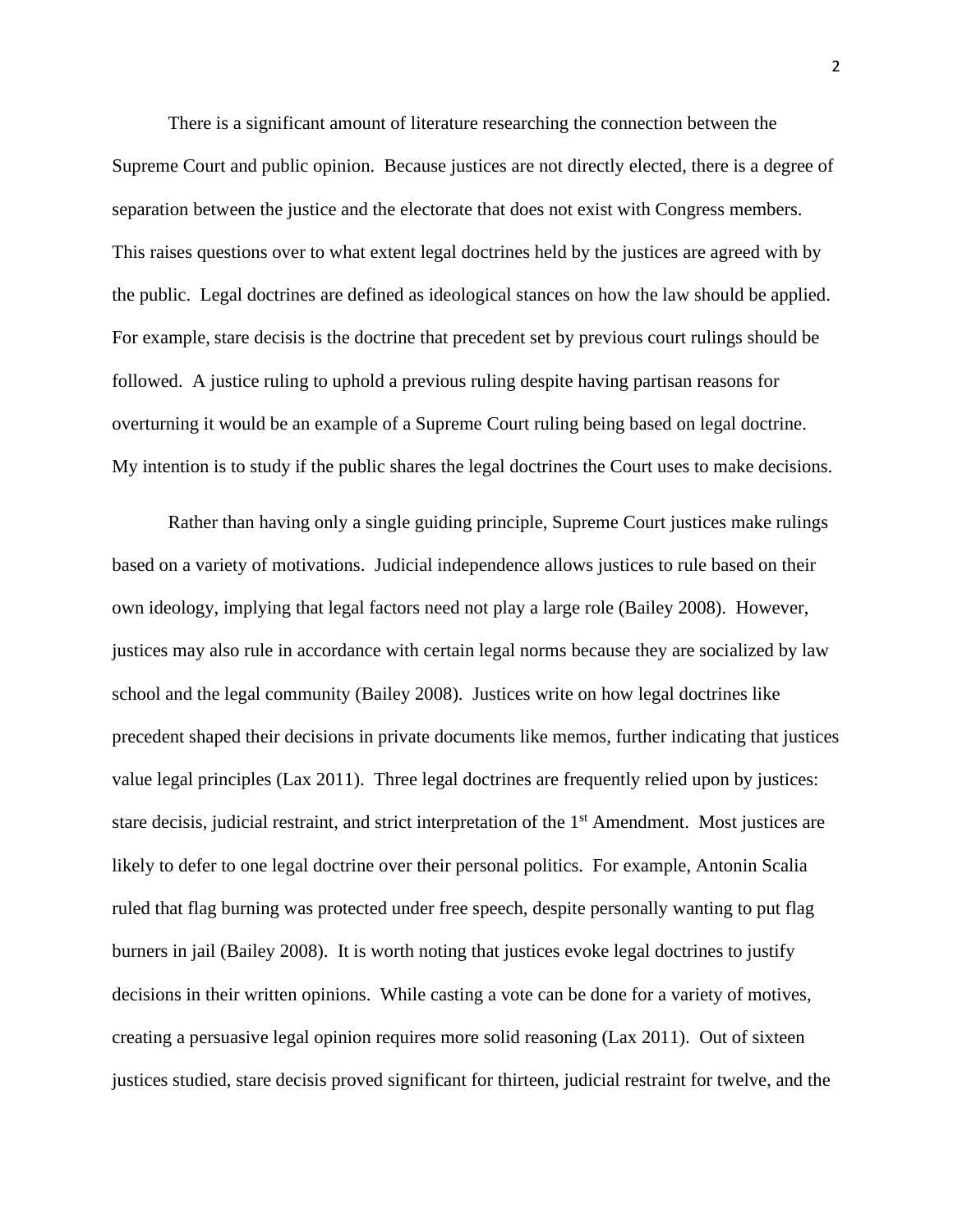1<sup>st</sup> Amendment for fifteen. Furthermore, previous Supreme Court justices have regularly deferred to existing precedent in search and seizure cases (Epstein 2013). Justices have legal ideologies that override personal politics. This creates questions over if citizens who agree with the rulings of justices do so out of shared legal interpretation, or because their policy preferences are met.

Despite the historical stance of legal formalism, that the law is a tool applied neutrally (Harris 2019), justices in recent times may be allowing partisan politics to become a dominant influence over their decisions, even taking account for race and other identities (Harris 2019). For salient (high profile) cases, such as those that make the front page of the *New York Times* a day after the ruling, Supreme Court justices are more likely to vote in accordance with party politics over other influences like public opinion (Casillas 2010). An explanation for this is that in cases dealing with controversial ideological questions, justices have greater motivation to adhere to their policy preferences. Several recent trends have increased the role partisan politics play in judicial decisions. Our current liberal justices have only been appointed by Democrats and the conservative justices have only been appointed by Republicans (Hasen 2019). Examples of justices deviating from the ideology of the president that appointed does not happen to the extent it once did (Hasen 2019). As justices become more partisan, it raises the question of if the public's rationale for agreeing with the Supreme Court has become identical to those of the justices.

Besides party partisanship and legal doctrine, another influence on judicial decisions is public opinion. Non-salient cases have been found to be the most susceptible to being influenced by public opinion (Casillas 2010). Justices are less likely to have ideological interest in nonsalient cases, making public opinion weigh more (Casillas 2010). There is a risk of media and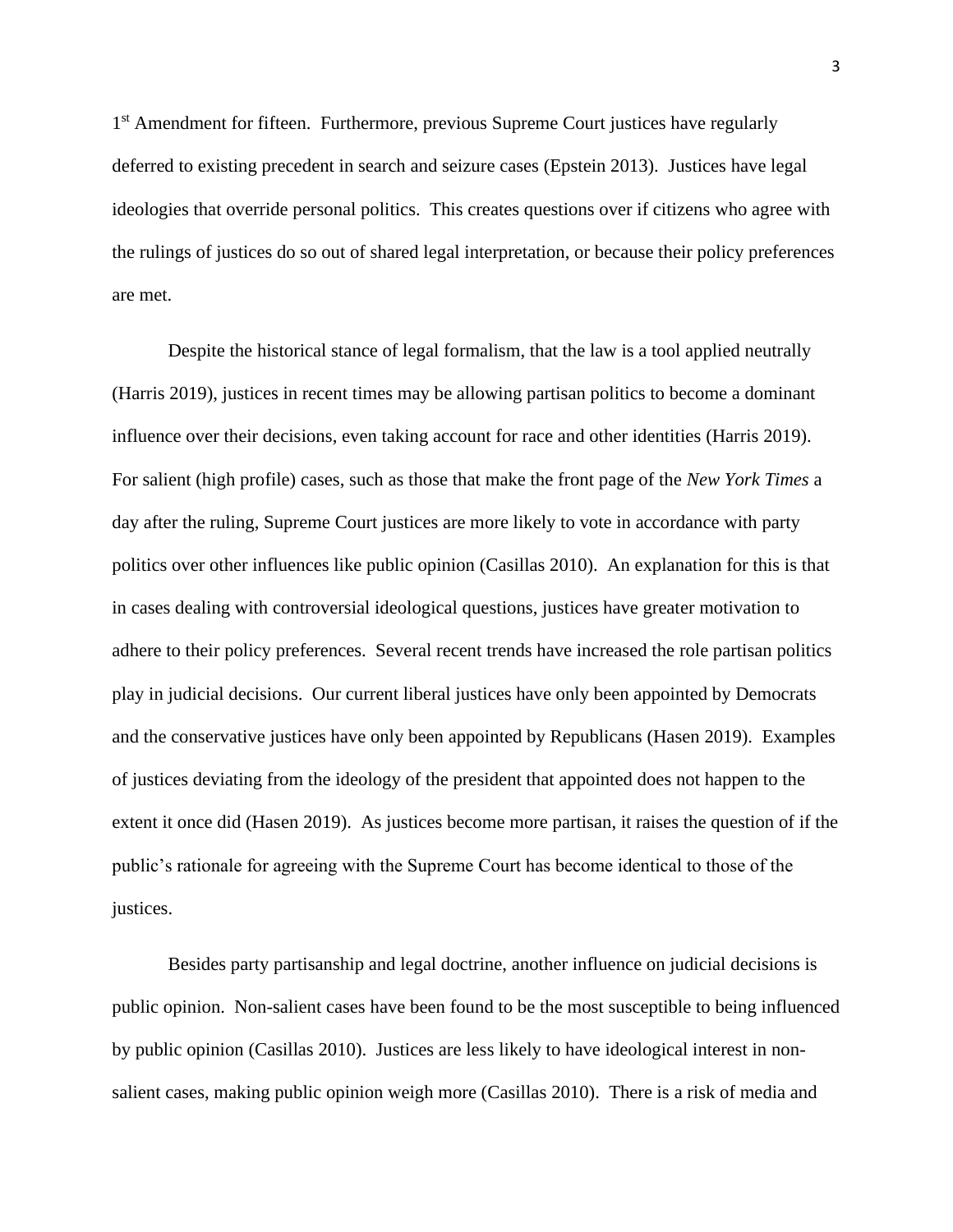interest groups highlighting unpopular rulings in non-salient cases, making irrelevant cases controversial whereas salient are bound to be divisive anyways. (Casillas 2010). One study examined the frequency of public opinion agreeing with Supreme Court decisions by taking ten cases from the previous decade where the justices voted in line with their ideology, and asked volunteers how they would have voted in those cases, how they perceived the Court's partisan makeup, and where their own ideology lined up on a seven-point liberal-to-conservative scale. The answers of 69% of those interviewed fell within one standard deviation of the Court's positions. Furthermore, 41% of respondents described the Supreme Court's ideology as "all right," with the rest describing the Court as slanting too far one way or the other (Jessee 2013). A significant section of respondents (13%) misperceived the ideology of the justices, considering the Court too liberal despite being further left than the Court, or considering it too conservative despite being further right than the Court (Jessee 2013). The Supreme Court's rulings typically match the majority opinion, but the frequent misperception of the Court's ideology indicate that even people who agree with the ruling might do so for different reasons than the justices.

A significant cause of the overlap between public and justice opinion, as well as partisanship in the Supreme Court, is the process that selects justices. Congressmen will often confirm justices if their constituents like them. In one example, "Despite being virtually unknown, Carol Mosley Braun defeated incumbent Senator Alan Dixon in the Illinois Democratic primary, principally campaigning against his vote in favor of Clarence Thomas (Kastellec 2010)." Data gathered during that 1992 election show that the Clarence Thomas confirmation was a factor in how people voted. If a state heavily supports a nominee, Senators from that state are more likely to confirm them even when accounting for ideology, party, and the quality of the nominee (Kastellec 2010). More specifically, "roughly 55% public support in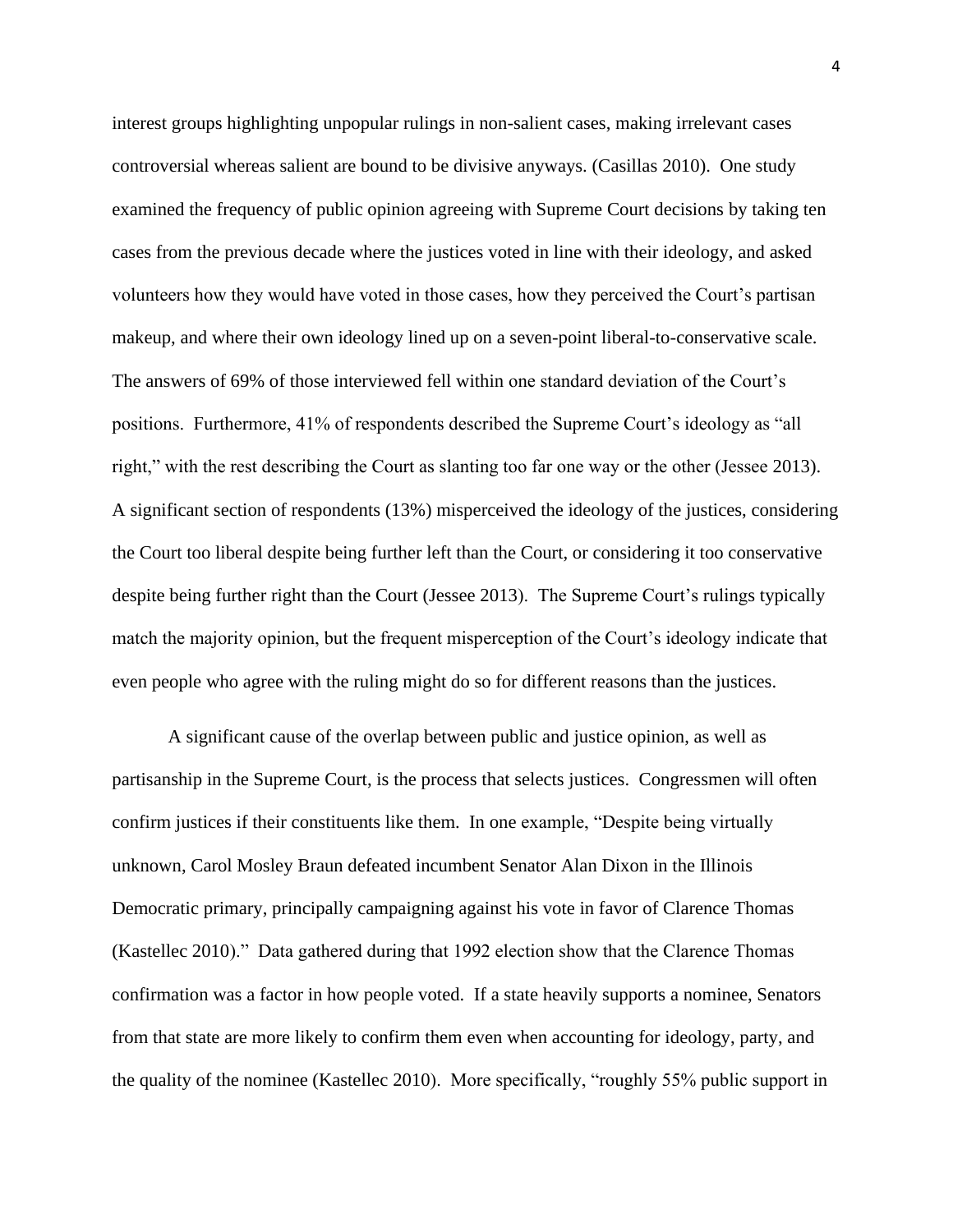a state gets a high-quality nominee to a 50-50 chance of a yes vote from that state's senator. A low-quality nominee needs roughly 65% public support to have the same chance (Kastellec 2010)." Outside these example, Supreme Court terms with high turnover see increased similarity between justice votes and public opinion (Blackstone 2008). This can be explained by the fact that public opinion selects presidents, who in turn nominate justices (Blackstone 2008). There is much evidence suggesting that public opinion does not just match the Court's decisions, but that it influences the latter as well. From 1956–99, the Court issued more liberal votes on cases when the public mood was more liberal (Blackstone 2008). The proportion of liberal reversals shifts with public opinion, even when justices do not change (Casillas 2010). A theory for how public opinion shifts judicial decisions is called "rational anticipation." Justices must consider how officials will interpret their rulings and how the decisions will impact the Court's legitimacy and legacy when justices write opinions (Blackstone 2008, Epstein 2013). Public opinion impacts how justices will rule, but given the judicial knowledge gap between a justice and the general public, it is still unknown if overlap between the public's and the Court's goals are identical to the reasons why they find a particular ruling desirable.

It is one part of the question to ask what motivates Supreme Court decisions. The other half is asking what does the public *want* to motivate justices? Surprisingly, there is evidence that the public is aware that judicial decisions are made based on factors other than legal principle. The perceived legitimacy of the Supreme Court remains unaffected by knowledge that ideology and bargaining play a role in cases (Gibson 2014). There is a belief that justices can be both ideologically motivated while still being principled and sincere in their decisions (Gibson 2014). This supports the conclusion that the public still wants the Supreme Court to follow legal principles to some extent but does not see partisanship as antithetical to that goal. That may be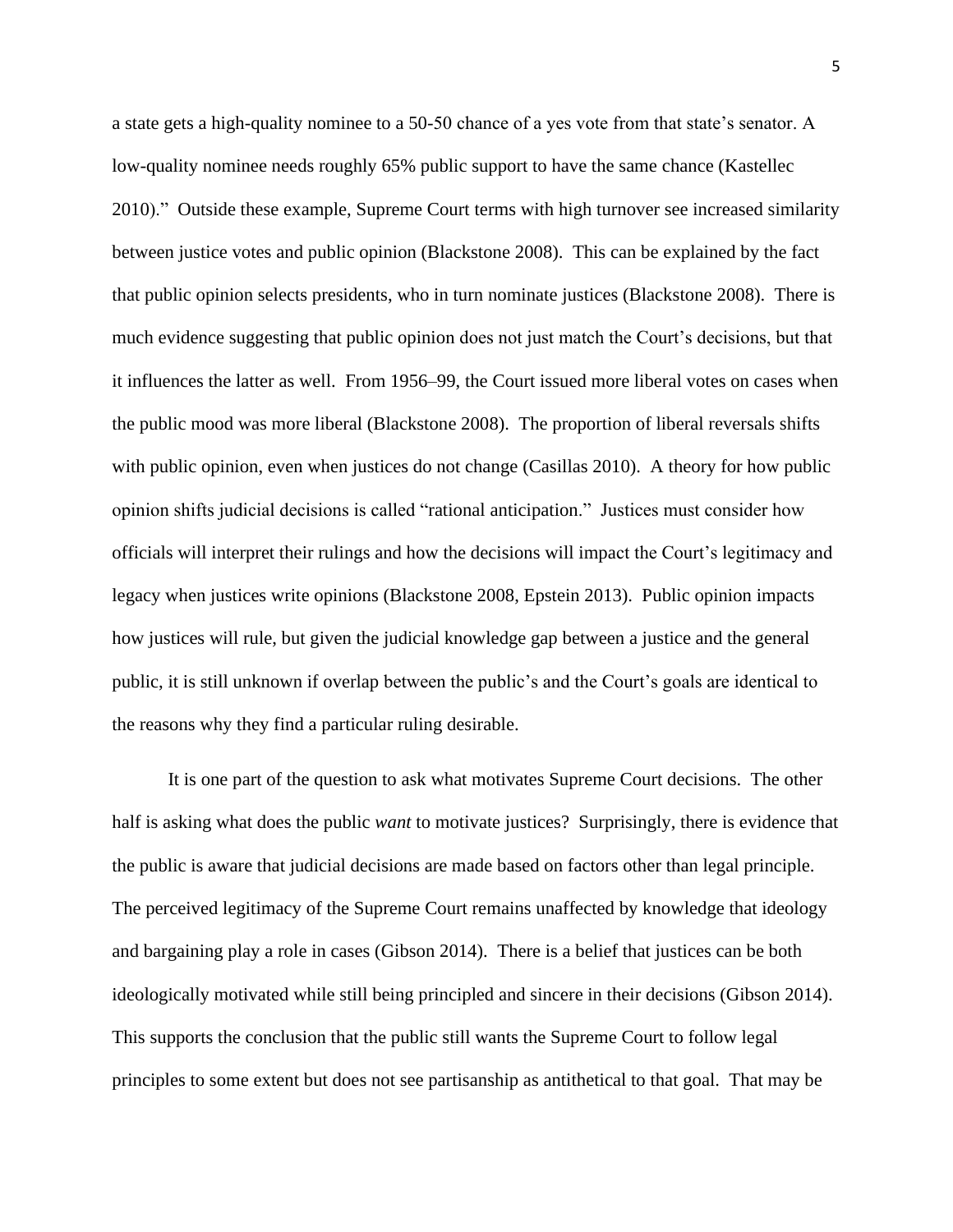changing soon with the recent increase in political polarization. People on both the left and right believe the Court is legitimate more often when it rules in a way that supports their policy preferences (Hasen 2019). This trend has coincided with a gradual decrease in the Court's approval ratings. According to Gallop Polls, the Supreme Court had 62% approval in 2001, which dropped to 49% in 2017 (Hasen 2019). The consequence of this change in the political culture may indicate that the public is becoming more of a mind that justices should value partisan loyalties even at the expense on non-partisan legal principles.

Overall, the literature appears conclusive that public opinion agrees with the Court's decisions more often than not, and even plays a role in deciding case outcomes. There is a divide over whether legal principle, political partisanship, or personal reasons (legacy, relationships with colleagues, predicted implementation of decisions, etc.) have the largest influence, and when. There is little written over how much the public shares the legal doctrines of the justices. This gap in the literature can be explained by the difficulty of studying why people agree or disagree with a ruling, as well as the typical knowledge gap between the layman and a justice. Understanding why the public agrees or opposes Court rulings is integral to knowing to what extent the Court is separated from the citizens. A study examining the overlap between what motivates the decisions of justices and what motivates public reactions would need to identify the cause of Supreme Court cases and what decides public approval of those outcomes.

#### **Theory**

The hypothesis being tested is that Supreme Court cases decided by legal principles cause the Court's popularity to decrease. The dependent variable is the Supreme Court's popularity, and independent variables are the year the case happened, the political mood of the year, the partisanship of the median justice for that year, and the different rationales justices use to make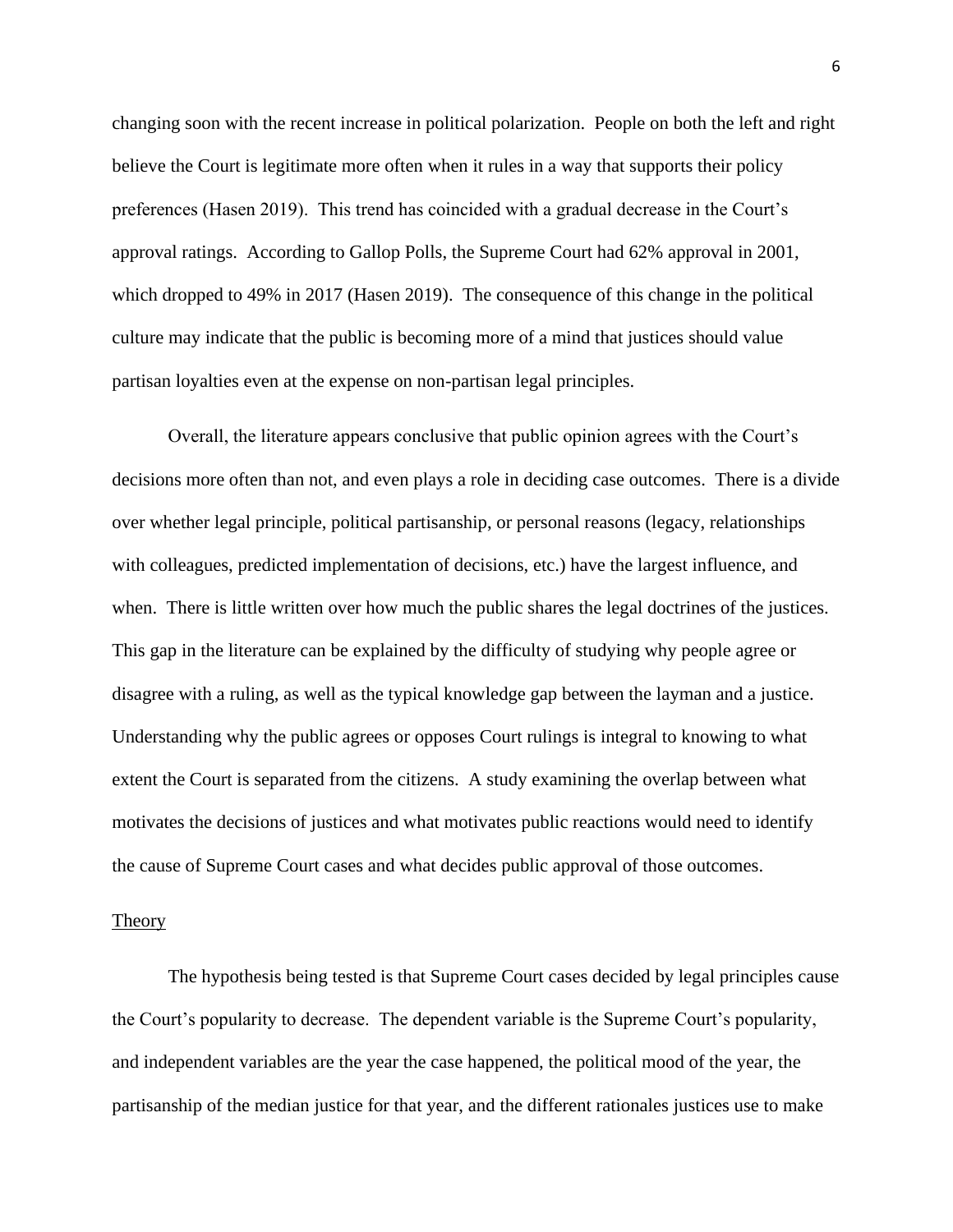rulings. Legal principles are defined as non-ideological tools or methods applied by justices to interpret cases. What separates legal principles from other rationale is that the former should be able to guide a justice's actions regardless of partisanship. For example, stare decisis is an adherence to the Court's previous rulings regardless of whether the precedent was conservative or liberal. Supreme Court popularity refers to the percentage of Americans who believe the Court is correctly fulfilling its role.

An assumption in this theory is that the general public would be less supportive of rulings based on legal principles because most people have not been socialized to value those principles. By the time someone is nominated to be a Supreme Court justice, they will have been socialized by the legal community and law school to use various legal principles in their rulings. Because those outside the legal field will not have the same experience, they may be more inclined to favor other rationale for deciding cases. Another assumption is that the public is aware that Supreme Court decisions are driven by a rationale. Drastic changes in the Supreme Court's public approval in recent years implies that the public is invested in the Court's activities. It is more reasonable to explain changes in the Court's legitimacy as a difference in values between justices and average Americans than to assume the Court has recently been making widely unpopular decisions.

#### Data and Methods

To test my hypothesis, I first took one hundred salient Supreme Court cases from 2000- 2020. If a major news publisher like the *New York Times* or *Washington* Post was covering the case while it was being decided, then I deemed the case salient enough to count. I favored salient cases, especially landmark cases, because the possess a high profile that increases visibility to people outside the legal profession. This increases the likelihood that the case's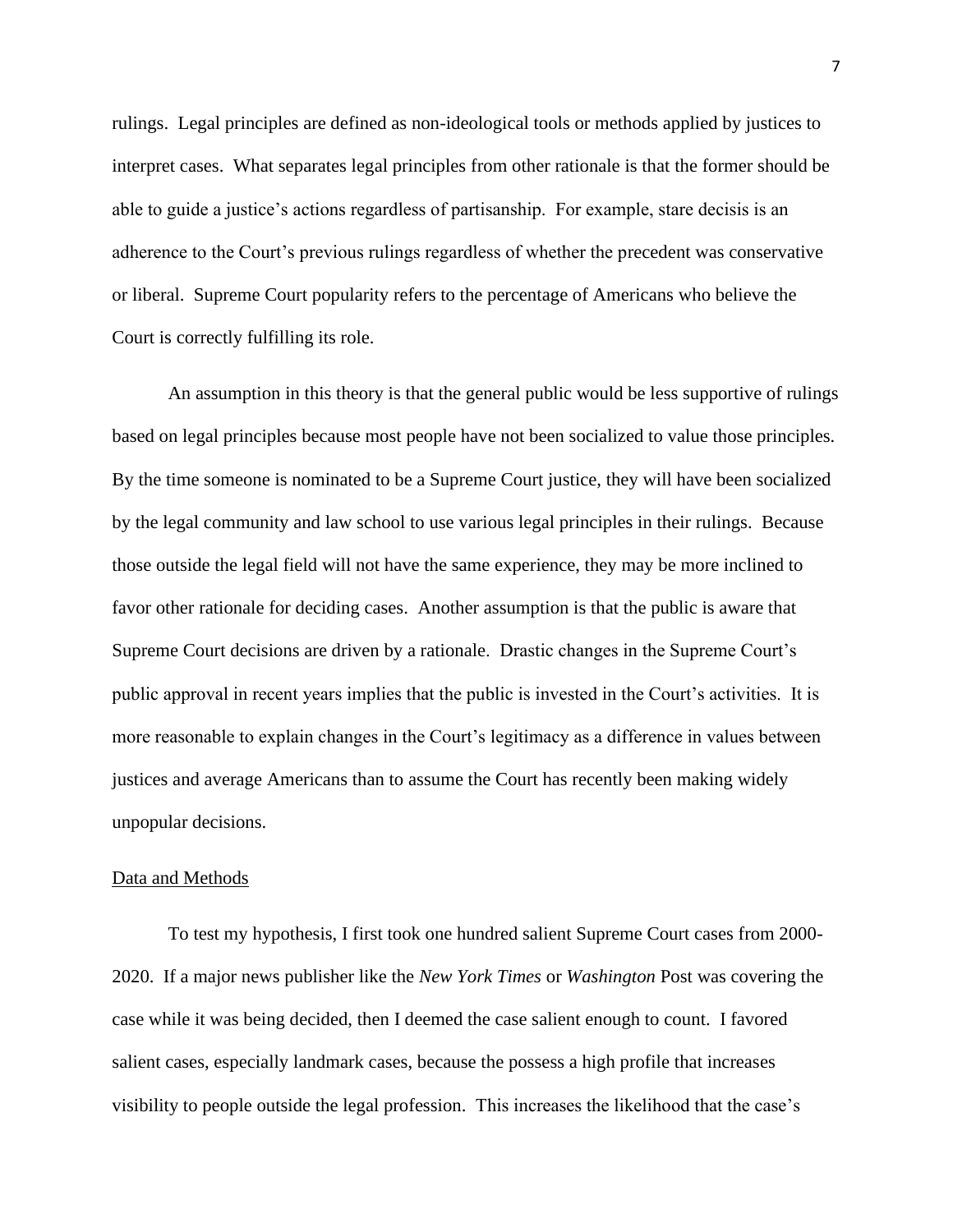ruling had an impact on the Court's popularity the year it was decided. To discover what rationale decided the ruling, I read each case's syllabus and majority (or plurality if no majority was met) opinion. While justices rarely cite only one reason for making a decision, there was nearly always one rationale that was heavily represented in each opinion that made it clear that it was decisive. I made note of when the deciding rationale fell under the classification of legal principle, or when the rationale fell under any number of other categories.

Despite there being many kinds of legal principles, I did not divide them into separate categories when charting cases like I did for the other potential rationales. This is because stare decisis was represented much more frequently than any other legal principle. This is likely because there is much precedent to comply with and following precedent is highly valued by judges for the sake of maintaining consistency in the justice system. Therefore, trying to measure the differences in how each legal principle impacts the Court's popularity would be unlikely to yield useful results given the cases available. Also, because the question my research is addressing is whether the public wants the Court to rule based on judicial norms instead of other reasons, contrasting the different legal principles that represent judicial norms would not be relevant. The rationales I classified as legal principles are:

**Stare decisis**: While precedent is almost always cited to some extent in Court opinions, I classified cases as being decided by stare decisis only when compliance with a previous ruling directly answered the issue in a given case. Although *Obergefell v. Hodges* is often listed as a case of judicial activism where the Court loosely interpreted the Constitution, the majority opinion states that the justices based their ruling on previous Supreme Court cases that found marriage to be a right protected by the 14<sup>th</sup> Amendment. Because a previous Supreme Court ruling was explicitly stated to have decided the current case, stare decisis is the rationale.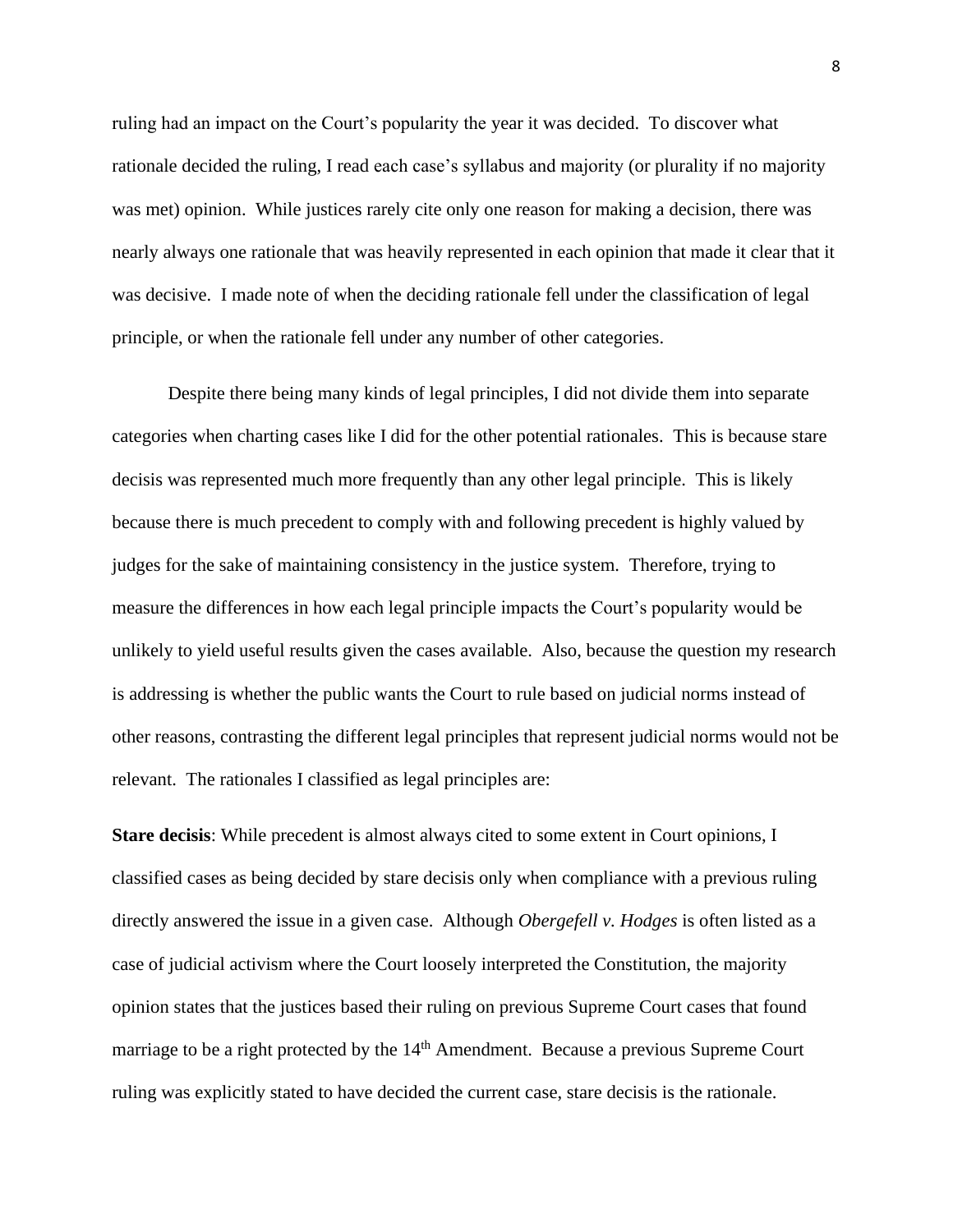**Judicial restraint**: I made a distinction between judicial restraint and stare decisis for cases where the Court stated that governments had a free hand to legislate on an issue because the issue was not specifically addressed in any legislation or common law. In *Schuette v. Coalition to Defend Affirmative Action*, the Court ruled that the government of Michigan could ban affirmative action in public employment and public education because no law forbade such a ban.

**Strict interpretation of the 1st Amendment**: This legal doctrine specifically refers to the protection of free speech and counts as a legal doctrine because justices often use it as a rationale even when it conflicts with their political preferences. Cases decided by erring on the side of protecting a type of speech are counted under this principle. The Court ruled that the Westboro Baptist Church's protest at a funeral did not violate any law and was protected by free speech in *Snyder v. Phelps*.

**Rational basis review**: This principle states that the government has the right to legislate on matters rationally related to legitimate interests, even if the legislation itself is stupid. Therefore, courts are bound not to strike down laws that address an interest so long as they are not unconstitutional on other grounds. The Court ruled that executive orders banning entry from certain foreigners are not unconstitutional in *Trump v. Hawaii*, because national security and the entrance of foreigners is a legitimate government interest.

Anticommandeering doctrine: This principle is related to the 10<sup>th</sup> Amendment and requires the Court to strike down federal laws that coercing state governments. For example, the Court ruled *Murphy v. National Collegiate Athletic Association* that a federal law forcing states to ban certain forms of sports betting was unconstitutionally commandeering local governments.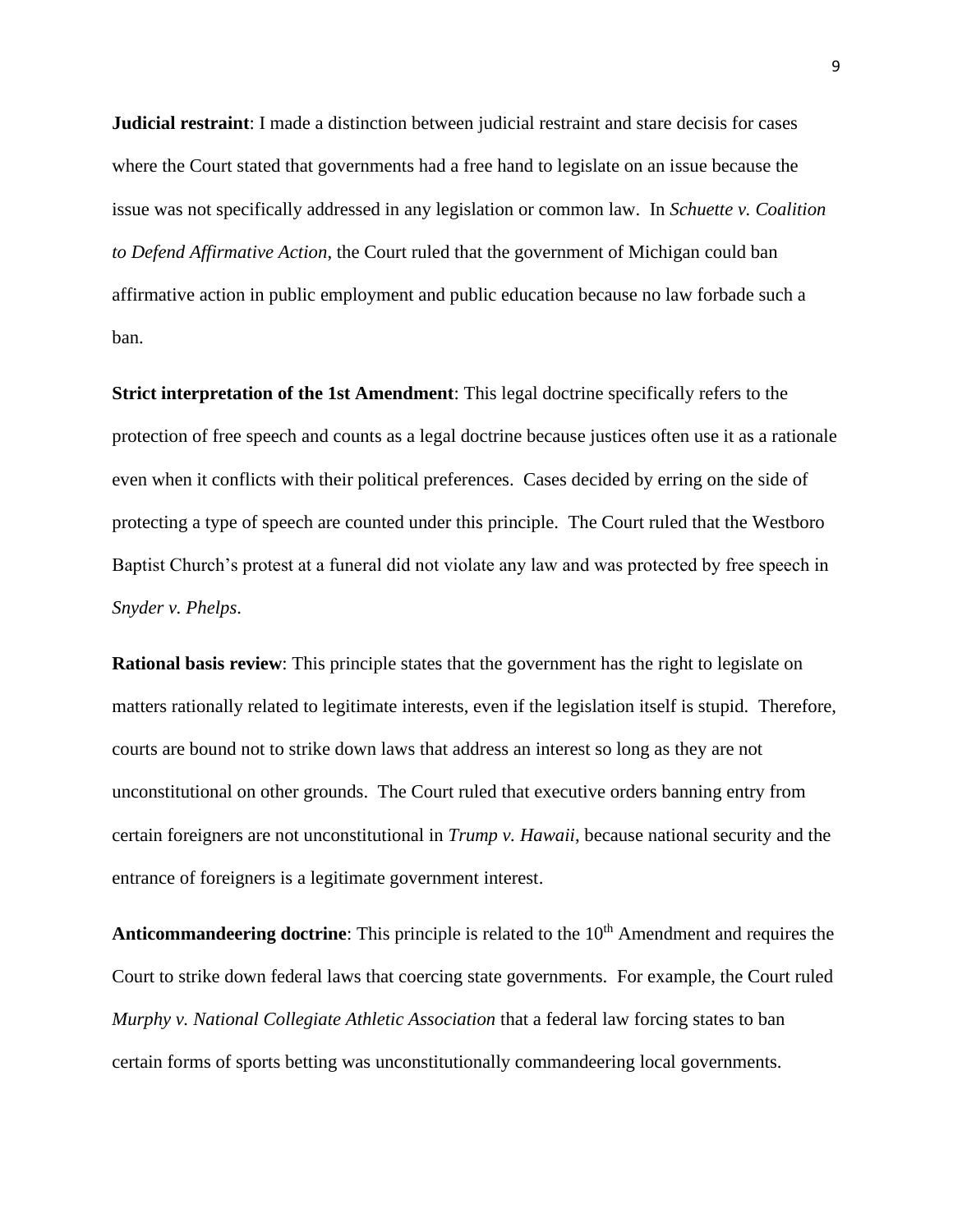While all of the above doctrines were grouped together as "LegalPrinciple" in my regression, I separated the other rationale into separate categories because they did not fall under the same umbrella. The other rationales are as follows:

**Judicial activism**: This rationale was my baseline that I compared the impacts of all other independent variables to. It refers to cases where justices make a ruling based on the social impacts the decision will have. The Court supported the affirmative action program in *Grutter v. Bollinger* with the specific rationale that a more racially diverse student body would be better for the country.

**Political value**: Judgements based on a political value refer to a decision made to uphold an institution that is valued on ideological grounds. The political value that decided *Hamdi v. Rumsfeld* was checks and balances, as the Court cited their role in checking executive power when it comes to indefinite detainment of American citizens. The political value category is a broad classification for rationales that meet ideological preferences instead of judicial norms.

**Non-judiciable**: This refers to when the Court decides that they do not have the power to decide the issue in the case. *DaimlerChrysler Corp. v. Cuno* was a challenge to a state taxation and spending policy, and the Court ruled that this topic falls outside federal jurisdiction.

**Definition**: Definition cases are when the ruling comes down to how the Court defines a single word. It is more narrow than strict statute interpretation because definition cases are less about applying tests or analyzing topics addressed by a statute and more about whether a specific legal term matches what is being described by the facts of the case. In *Scheidler v. National Organization for Women (2003)*, the Court ruled that the NOW's definition of extortion was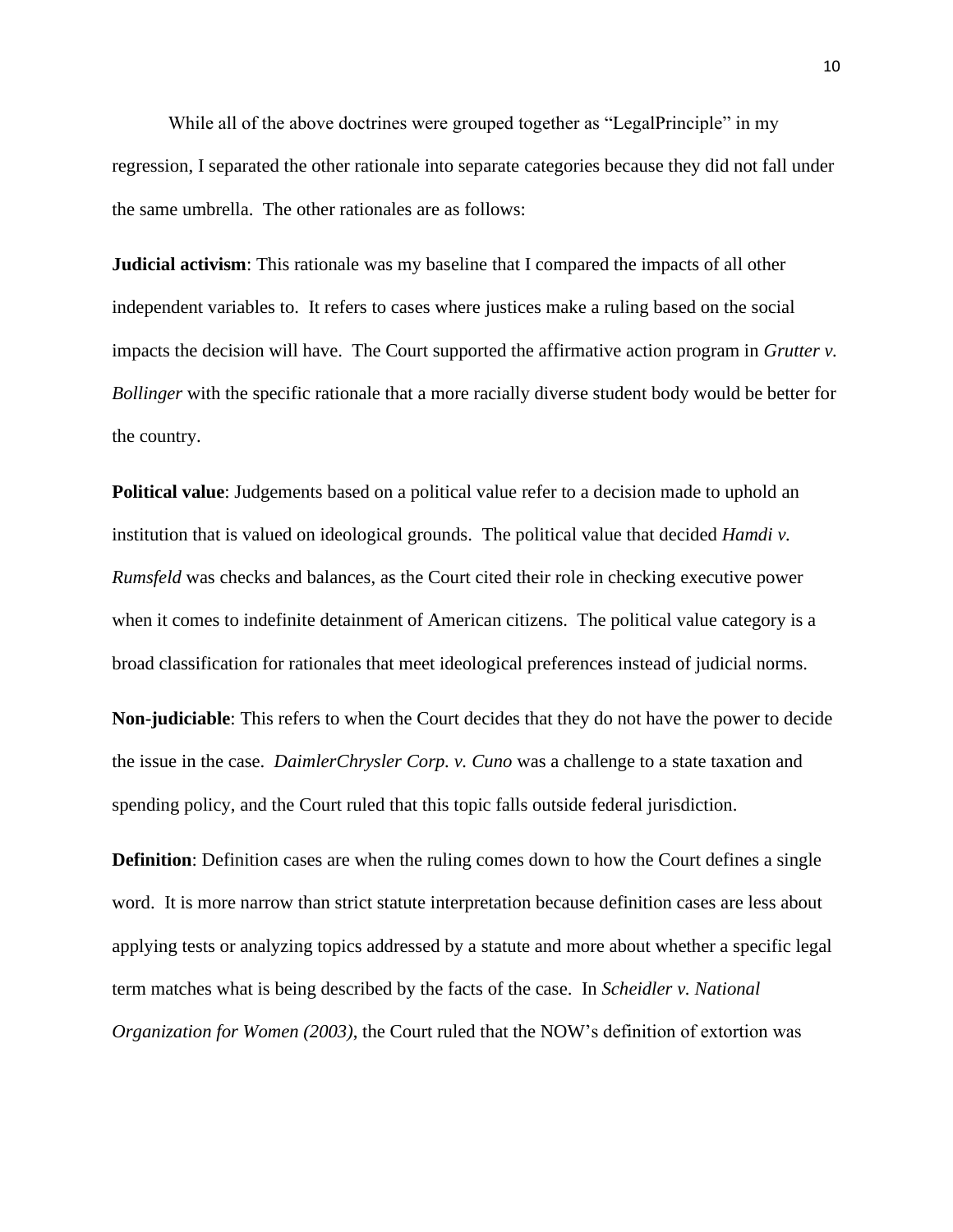inaccurate because Scheidler was not depriving them of property. Therefore, the grounds used by the NOW to sue Scheidler were wrong.

**Strict statute interpretation**: The Court uses strict statute interpretation when the opinion emphasizes how a party's actions fall under the wording of a specific statute. When President George W. Bush attempted to establish a military commission to try someone in *Hamdan v. Rumsfeld*, the Court ruled against the President because the statutes addressing wartime powers such as the Authorization for Use of Military Force or Uniform Code of Military Justice did not authorize him to do so. That case is not a political value case because institutions like separation of powers or federalism were not invoked, only the texts of the relevant statute. This case is also not a definition example because the issue was not what falls under a military commission, but whether the President had the power to create such a body at all.

**English history**: Because of America's past as an English colony, this country inherited much of its common law from the British Empire. The *Boumediene v. Bush* ruling was decided by how English courts had handled English laws regarding habeas corpus for foreigners in territories outside England proper but still within the British Empire. I chose to distinguish cases based on English precedent from stare decisis in legal doctrines because stare decisis in the context of the United States Supreme Court is meant to apply to previous rulings from the Supreme Court of the same country.

I limited my cases to ones that were decided between 2000-2020 for two reasons. First, that time range was when I could get the clearest data regarding how popular the Court was. Second, limiting the cases to a specific timespan decreases the possibility that the regression's results will be confounded by the possibility of the American public having differences across generations in what they prefer the Court to do. To measure the Supreme Court's popularity at a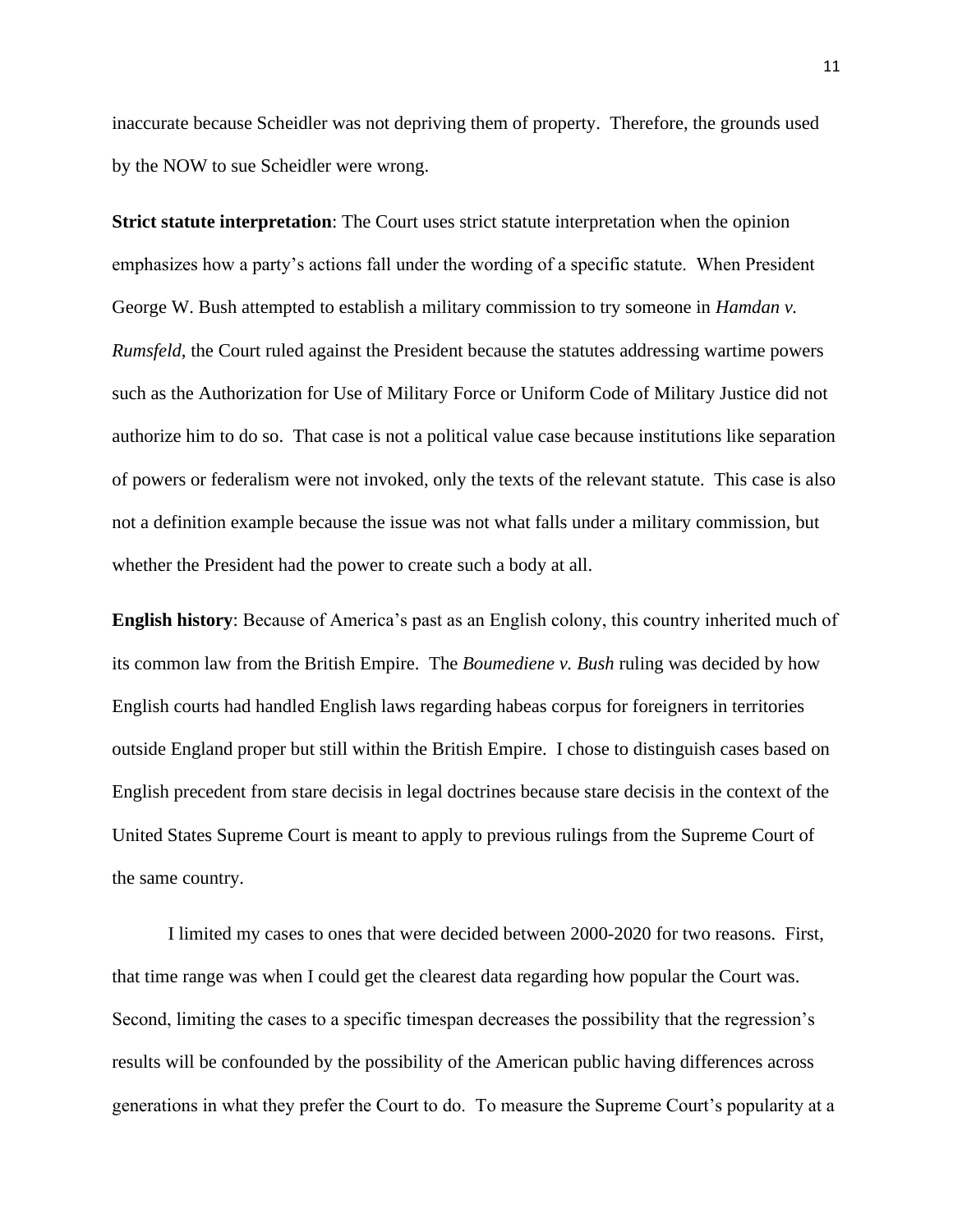given time, I used a Gallup poll. Gallup asked respondents about twice per year if they approved of the Court's handling of its job and recorded the percentage of people who approved, disapproved, or had no opinion. Because of the timing of the poll, answers were gathered closely after the conclusion of the salient cases I chose for my sample, increasing the likelihood of those cases impacting the respondents' answers. I used the approval percentages to measure how the Court's popularity shifted.

Two more independent variables that require explaining are mood and partisanship. Mood refers to if the public was more conservative or liberal during a year. Political scientist James Stimson developed a model for assigning a number to the public's political mood per year, which I used in my regression. A larger number means the public was more liberal that year. Partisanship places the Supreme Court on an ideological continuum by assigning a number value to the median justice during a year. This model, called Martin-Quinn scores, was developed by Andrew D. Martin and Kevin M. Quinn. The purpose of accounting for the political feelings of the public and Court is to determine that the results were not skewed by a liberal public agreeing with a liberal Court regardless of the rationales justices used.

The regression using these variables is displayed below.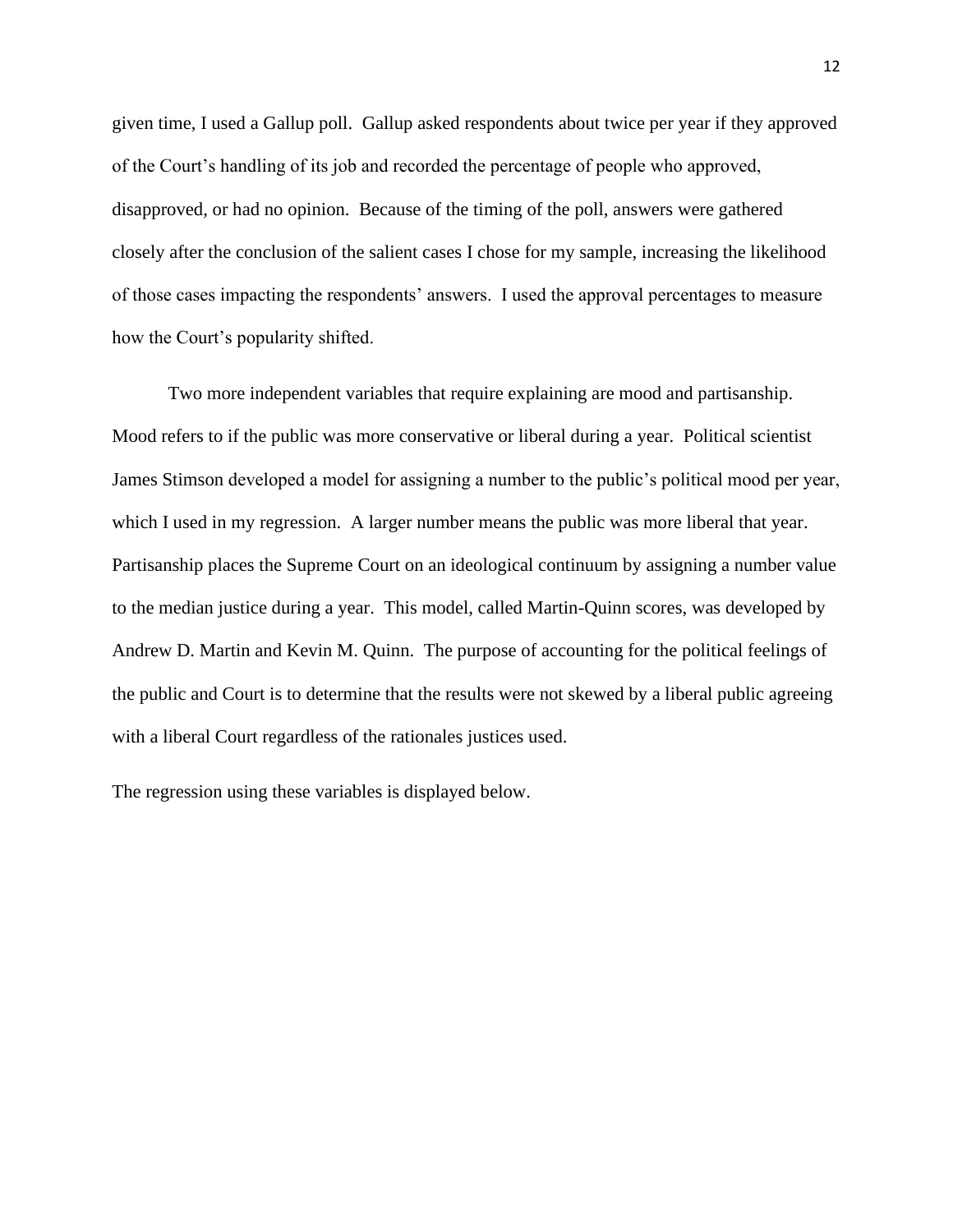| <b>SUMMARY OUTPUT</b>        |     |          |          |                   |                            |  |
|------------------------------|-----|----------|----------|-------------------|----------------------------|--|
|                              |     |          |          |                   |                            |  |
| <b>Regression Statistics</b> |     |          |          |                   |                            |  |
| Multiple R 0.586209          |     |          |          |                   |                            |  |
| R Square   0.343641          |     |          |          |                   |                            |  |
| Adjusted F 0.278005          |     |          |          |                   |                            |  |
| <b>Standard   4.737101</b>   |     |          |          |                   |                            |  |
| Observatio                   | 100 |          |          |                   |                            |  |
|                              |     |          |          |                   |                            |  |
| <b>ANOVA</b>                 |     |          |          |                   |                            |  |
|                              | df  | SS       | MS       | F                 | <i><b>gnificance F</b></i> |  |
| Regressior                   | 9   | 1057.379 |          | 117.4866 5.235558 | 1.02E-05                   |  |
| Residual                     | 90  | 2019.611 | 22.44012 |                   |                            |  |
| Total                        | 99  | 3076.99  |          |                   |                            |  |

|           |  |  |                                                                                     |  | Coefficientsandard Erri t Stat P-value Lower 95%Upper 95%ower 95.09/pper 95.0% |
|-----------|--|--|-------------------------------------------------------------------------------------|--|--------------------------------------------------------------------------------|
| Intercept |  |  | 633.5252 192.8794 3.284566 0.001456 250.3365 1016.714 250.3365 1016.714             |  |                                                                                |
|           |  |  | Mood 0.85952 0.197689 4.347831 3.61E-05 0.466775 1.252264 0.466775 1.252264         |  |                                                                                |
|           |  |  | Partisansh 0.871829 2.434788 0.358072 0.721128 -3.9653 5.70896 -3.9653              |  | 5.70896                                                                        |
|           |  |  | LegalPrinc -0.08797 1.276882 -0.06889 0.945228 -2.62472 2.448781 -2.62472 2.448781  |  |                                                                                |
|           |  |  | PoliticalVa 1.53365 1.754101 0.874323 0.38427 -1.95118 5.018478 -1.95118 5.018478   |  |                                                                                |
|           |  |  | StrictStatu 0.003869 1.758192 0.002201 0.998249 -3.48909 3.496824 -3.48909 3.496824 |  |                                                                                |
|           |  |  | NonJudici: 0.462499 3.014019 0.153449 0.878388 -5.52538 6.450373 -5.52538 6.450373  |  |                                                                                |
|           |  |  | Definition 0.104053 2.295764 0.045324 0.963949 -4.45688 4.66499 -4.45688            |  | 4.66499                                                                        |
|           |  |  | EnglishHis -2.85146 3.020267 -0.94411 0.347641 -8.85175 3.148825 -8.85175 3.148825  |  |                                                                                |
|           |  |  | Year   -0.31673 0.098638 -3.21101 0.001835 -0.51269 -0.12077 -0.51269               |  | $-0.12077$                                                                     |

#### **Results**

 $\mathbb{R}^{\mathbb{Z}}$ 

The results of the study do not support the hypothesis. Using cases decided by judicial activism as a baseline, only the year the case took place in and the public mood of that year were statistically significant in affecting the Court's popularity. The other independent variables had p-values that were too large.

There are multiple potential explanations as to why none of the rationale played a significant role in the Court's popularity. It is possible that the public is too divided over which rationale the Court should rely on (and for which types of cases) that there is no consensus to be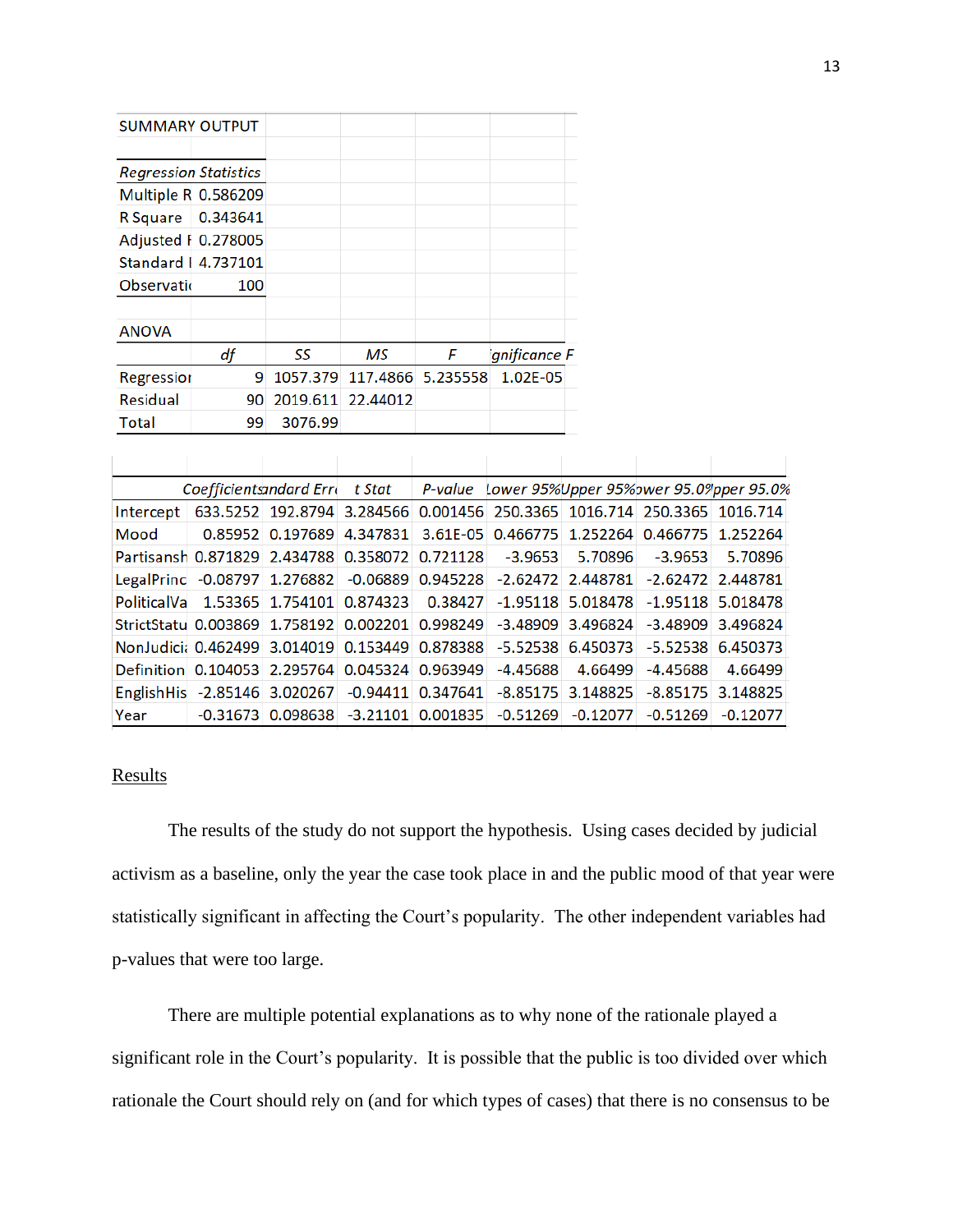found. It is also possible that too many people do not feel strongly positive or negative about whether the Court uses a rationale at all.

Explanations for the two statistically significant variables is easier to infer. For the year, polls show that faith in institutions like the Supreme Court has been on the decline recently. The changing of the year may not affect Court popularity on an individual level, but it may reflect the long-term ongoing trend of the public turning against the Court. Public mood could have a couple of implications. It could indicate that the public only cares about rulings matching their political feelings or that one side of the political spectrum generally has more confidence in the Supreme Court.

#### Conclusion

This study indicates that the type of rationale used by Supreme Court justices, whether based on legal principle or others, plays little role in determining how much of the public will approve of the Court. There was a decent probability that a change in Court approval after the application of a rationale could be caused by factors unrelated to that rationale. Of the independent variables tested, only two of them (which were not any kind of rationale) had significant links to the dependent variable. While this closes one area of study, it does raise new questions about why Americans feel a certain way about the Supreme Court. It is worth examining how the passage of time impacts the Court's popularity, and what about public mood specifically indicates how the public will support the Supreme Court. This study helps to narrow down the possible influences that drive public opinions about the Supreme Court.

#### Works cited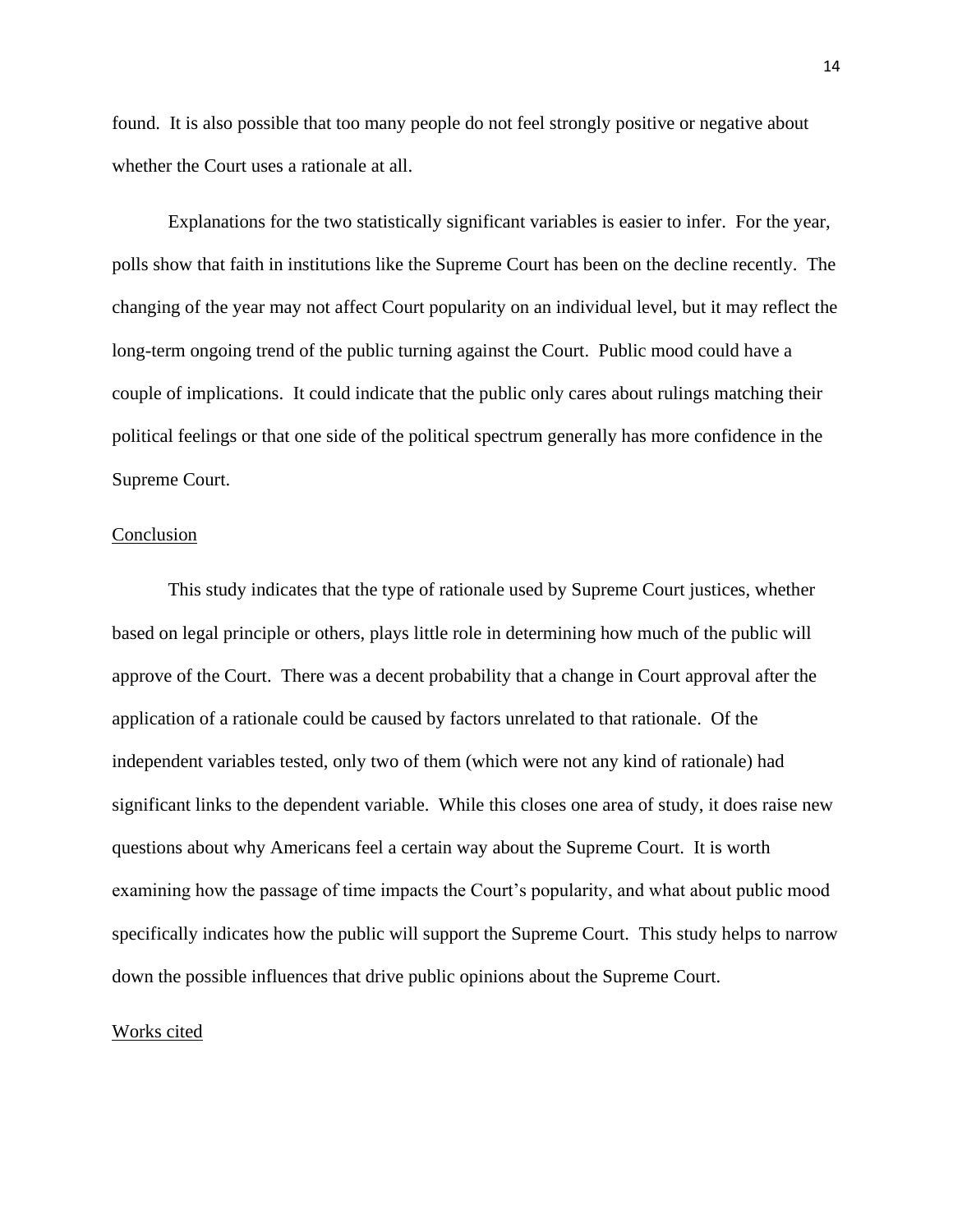BAILEY, MICHAEL A., and FORREST MALTZMAN. "Does Legal Doctrine Matter? UNPACKING Law and Policy Preferences on the U.S. Supreme Court." American Political Science Review, vol. 102, no. 3, 2008, pp. 369–384., doi:10.1017/s0003055408080283.

- Blackstone, Bethany; Vining Jr., Richard L. Journal of Politics, April 2008, Vol. 70, No. 2. https://www.journals.uchicago.edu/doi/pdf/10.1017/S0022381608080316
- Casillas, Christopher J.; Enns, Peter K.; Wohlfarth, Patrick C. American Journal of Political Science, October 2010.
- Epstein, Lee, and Jack Knight. "Reconsidering Judicial Preferences." Annual Review of Political Science, vol. 16, no. 1, 2013, pp. 11–31., [https://doi.org/10.1146/annurev-polisci-032211-](https://doi.org/10.1146/annurev-polisci-032211-214229) [214229.](https://doi.org/10.1146/annurev-polisci-032211-214229)
- Gibson, James L., and Michael J. Nelson. "The Legitimacy of the US Supreme Court: Conventional Wisdoms and Recent Challenges Thereto." Annual Review of Law and Social Science, vol. 10, no. 1, 2014, pp. 201–219., https://doi.org/10.1146/annurevlawsocsci-110413-030546.
- Harris, Allison P., and Maya Sen. "Bias and Judging." Annual Review of Political Science, vol. 22, no. 1, 2019, pp. 241–259., [https://doi.org/10.1146/annurev-polisci-051617-090650.](https://doi.org/10.1146/annurev-polisci-051617-090650)
- Hasen, Richard L. "Polarization and the Judiciary." Annual Review of Political Science, vol. 22, no. 1, 2019, pp. 261–276., https://doi.org/10.1146/annurev-polisci-051317-125141.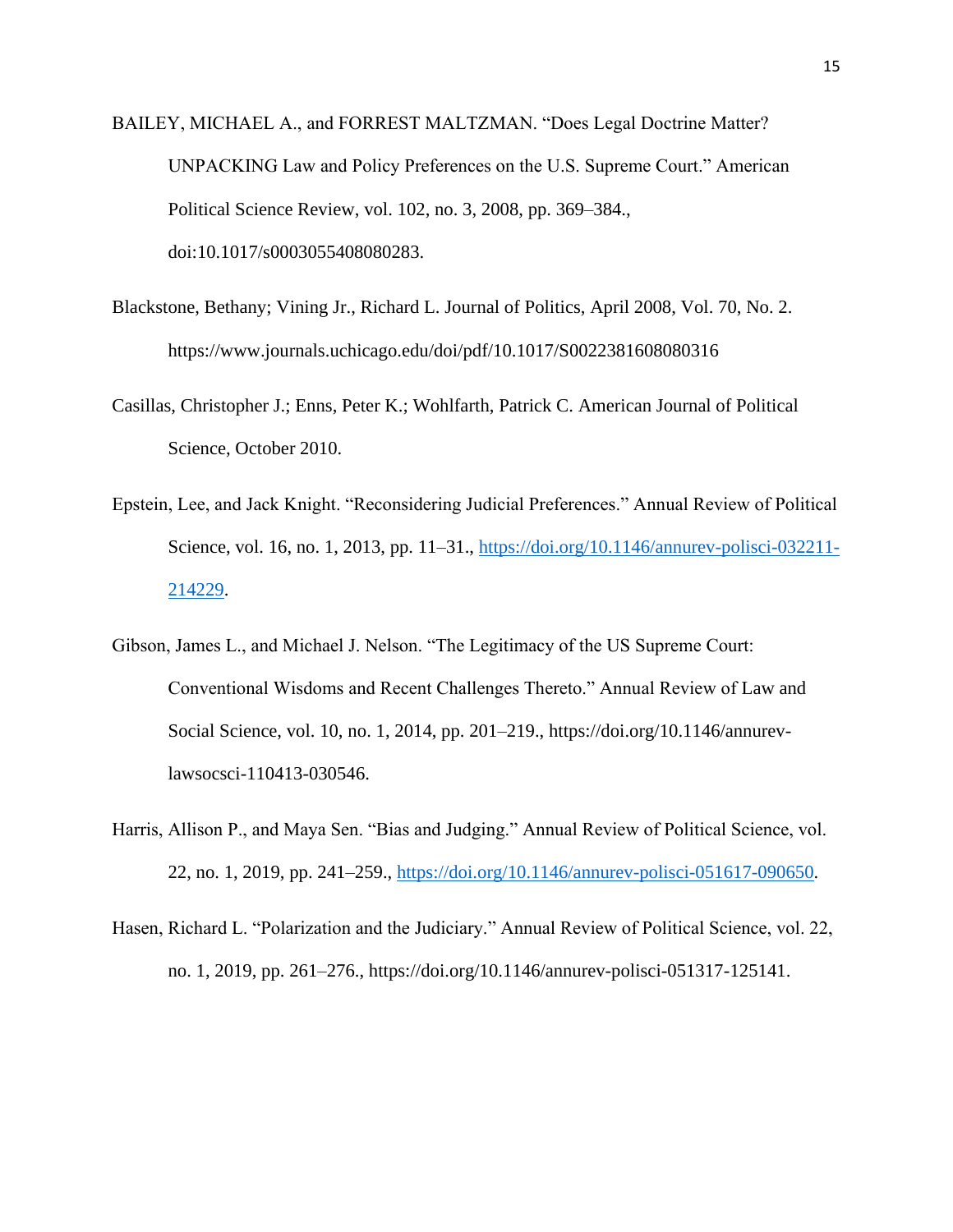- Jessee, Stephen; Malhotra, Neil. Public (Mis)Perceptions of Supreme Court Ideology: A Method for Directly Comparing Citizens and Justices, Public Opinion Quarterly, Volume 77, Issue 2, Summer 2013, Pages 619–634,<https://doi.org/10.1093/poq/nft017>
- Kastellec, Jonathan P.; Lax, Jeffrey R.; Phillips, Justin. Journal of Politics, July 2010, Vol. 72, No. 3, 767-784. doi: 10.1017/S0022381610000150.
- Lax, Jeffrey R. "The New Judicial Politics of Legal Doctrine." Annual Review of Political Science, vol. 14, no. 1, 2011, pp. 131–157.,

[https://doi.org/10.1146/annurev.polisci.042108.134842.](https://doi.org/10.1146/annurev.polisci.042108.134842)

- Martin, Andrew D, and Kevin M Quinn. "Martin-Quinn Scores." Martin-Quinn Scores : Description, Washington University, Oct. 2020, http://mqscores.lsa.umich.edu/.
- Stimsons, James. "James Stimson's Site." James Stimsons Site RSS, 2020, [https://stimson.web.unc.edu/data/.](https://stimson.web.unc.edu/data/)

Supreme Court. Alice Corp. v. CLS Bank International.

https://www.supremecourt.gov/opinions/13pdf/13-298\_7lh8.pdf, 19 June 2014.

- Supreme Court. American Legion v. American Humanist Association. https://www.supremecourt.gov/opinions/18pdf/17-1717\_4f14.pdf, 20 June 2019.
- Supreme Court. Arizona v. United States. https://www.supremecourt.gov/opinions/11pdf/11- 182b5e1.pdf, 25 June 2012.
- Supreme Court. Association for Molecular Pathology v. Myriad Genetics, Inc. https://www.supremecourt.gov/opinions/12pdf/12-398\_1b7d.pdf, 13 June 2013.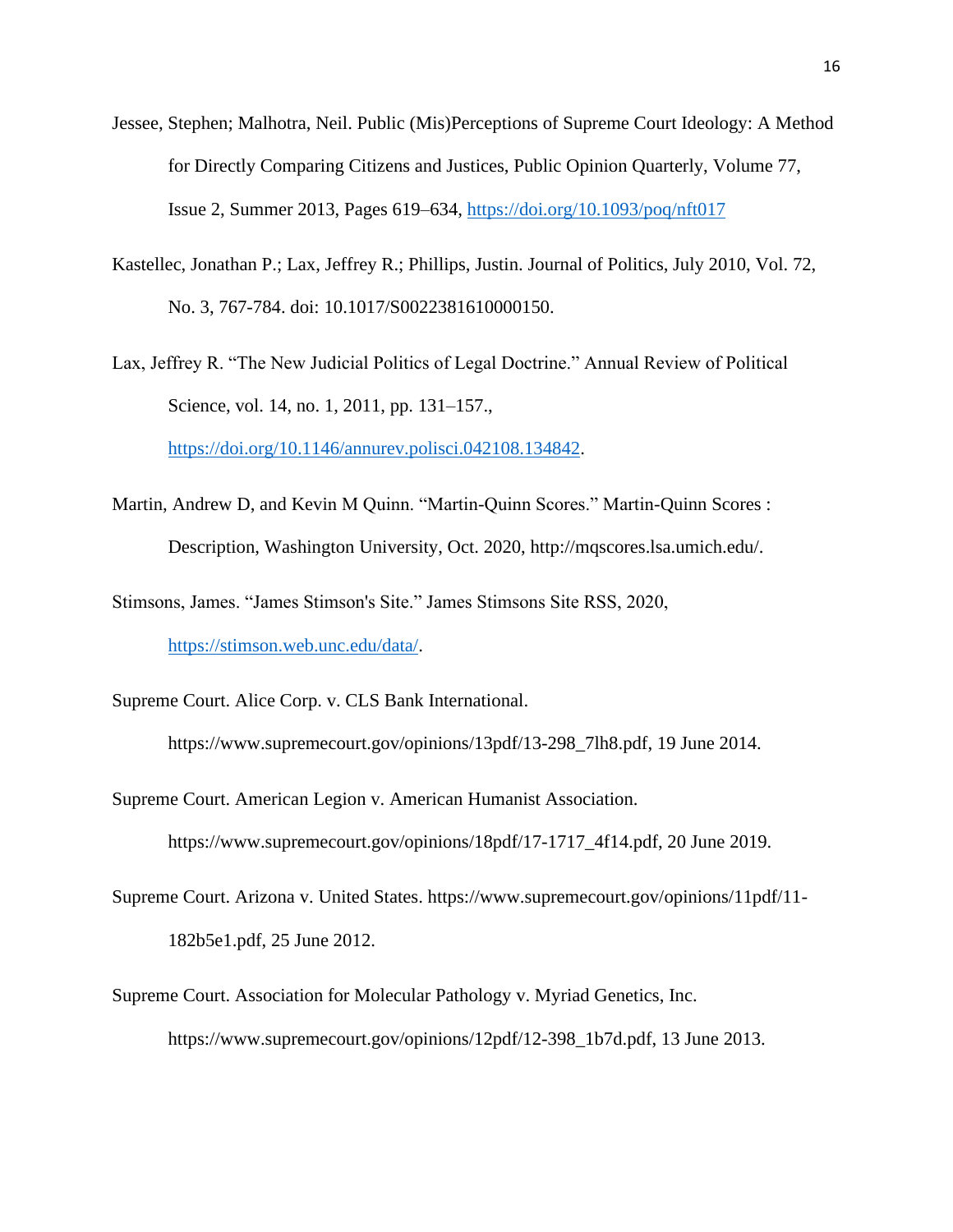- Supreme Court. Atkins v. Virginia. https://www.law.cornell.edu/supct/pdf/00-8452P.ZO, 20 June 2002.
- Supreme Court. AT&T Mobility LLC v. Concepcion.

https://www.supremecourt.gov/opinions/10pdf/09-893.pdf, 27 Apr. 2011.

Supreme Court. Baze v. Rees. https://www.law.cornell.edu/supct/pdf/07-5439P.ZO, 16 Apr. 2008.

- Supreme Court. Berghuis v. Thompkins. https://www.law.cornell.edu/supct/pdf/08-1470P.ZO, 1 June 2010.
- Supreme Court. Blakely v. Washington. https://www.law.cornell.edu/supct/pdf/02-1632P.ZO, 24 June 2004.
- Supreme Court. Board of Education v. Earls.

https://www.law.cornell.edu/supremecourt/text/536/822, 27 June 2002.

- Supreme Court. Bond v. United States. https://www.supremecourt.gov/opinions/13pdf/12- 158\_6579.pdf, 16 June 2011.
- Supreme Court. Boumediene v. Bush. https://www.supremecourt.gov/opinions/07pdf/06- 1195.pdf, 12 June 2008.
- Supreme Court. Brown v. Entertainment Merchants Association. https://www.supremecourt.gov/opinions/10pdf/08-1448.pdf, 27 June 2011.
- Supreme Court. Bucklew v. Precythe. https://www.supremecourt.gov/opinions/18pdf/17- 8151\_1qm2.pdf, 1 Apr. 2019.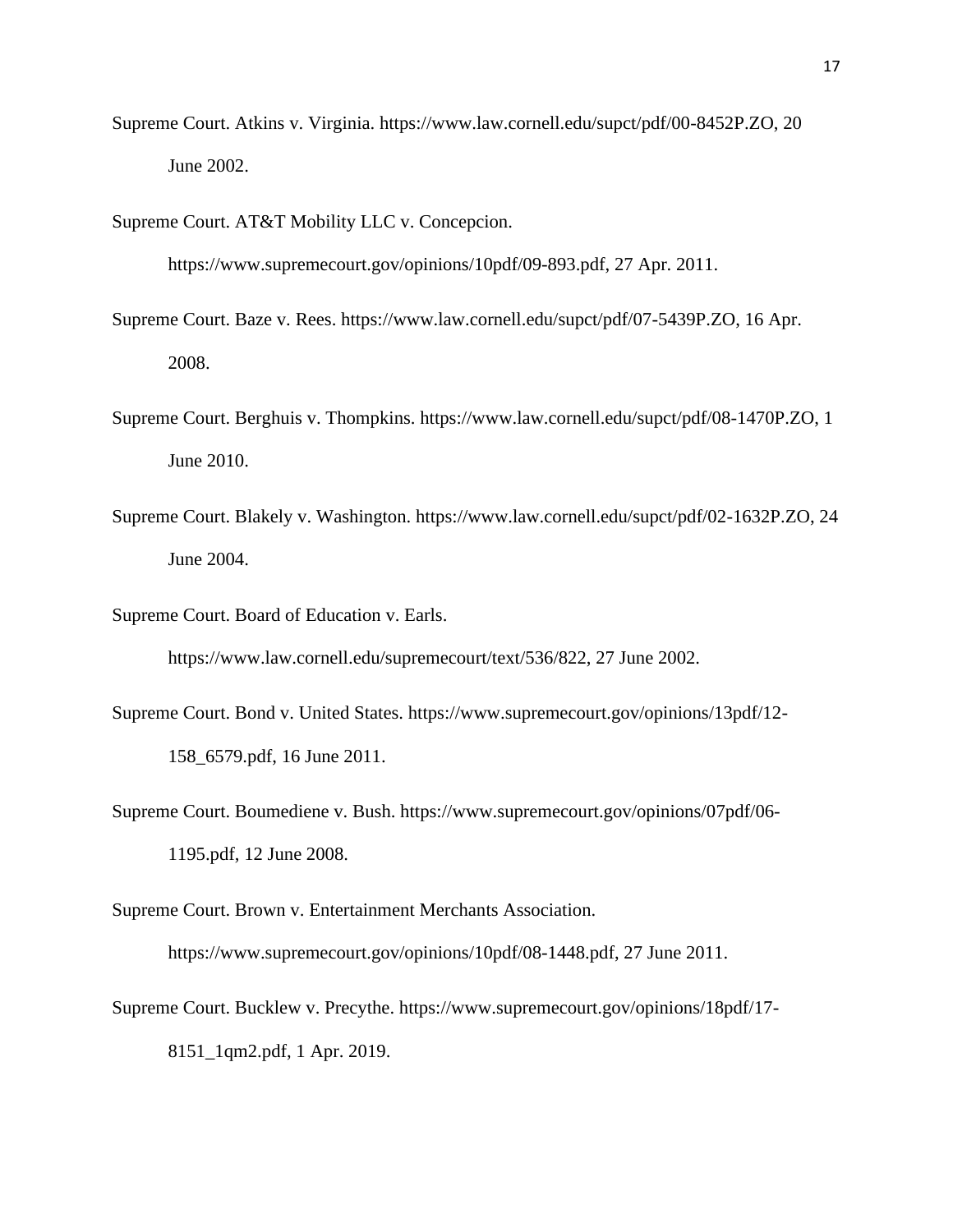Supreme Court. Burwell v. Hobby Lobby Stores, Inc.

https://www.supremecourt.gov/opinions/13pdf/13-354\_olp1.pdf, 30 June 2014.

- Supreme Court. Bush v. Gore. https://supreme.justia.com/cases/federal/us/531/98/case.pdf, 12 Dec. 2000.
- Supreme Court. Carpenter v. United States. https://www.supremecourt.gov/opinions/17pdf/16- 402\_h315.pdf, 22 June 2018.
- Supreme Court. Chiafalo v. Washington. https://www.supremecourt.gov/opinions/19pdf/19- 465\_i425.pdf, 6 July 2020.
- Supreme Court. Christian Legal Society v. Martinez.

https://www.supremecourt.gov/opinions/09pdf/08-1371.pdf, 28 June 2010.

- Supreme Court. Citizens United v. FEC. https://www.supremecourt.gov/opinions/09pdf/08- 205.pdf, 21 Jan. 2010.
- Supreme Court. Crawford v. Washington. https://www.law.cornell.edu/supct/pdf/02-9410P.ZO, 8 Mar. 2004.
- Supreme Court. DaimlerChrysler Corp. v. Cuno. https://www.supremecourt.gov/opinions/05pdf/04-1704.pdf, 15 May 2006.

Supreme Court. Digital Realty Trust, Inc. v. Somers.

https://www.supremecourt.gov/opinions/17pdf/16-1276\_b0nd.pdf, 21 Feb. 2018.

Supreme Court. District of Columbia v. Heller.

https://www.supremecourt.gov/opinions/07pdf/07-290.pdf, 26 June 2008.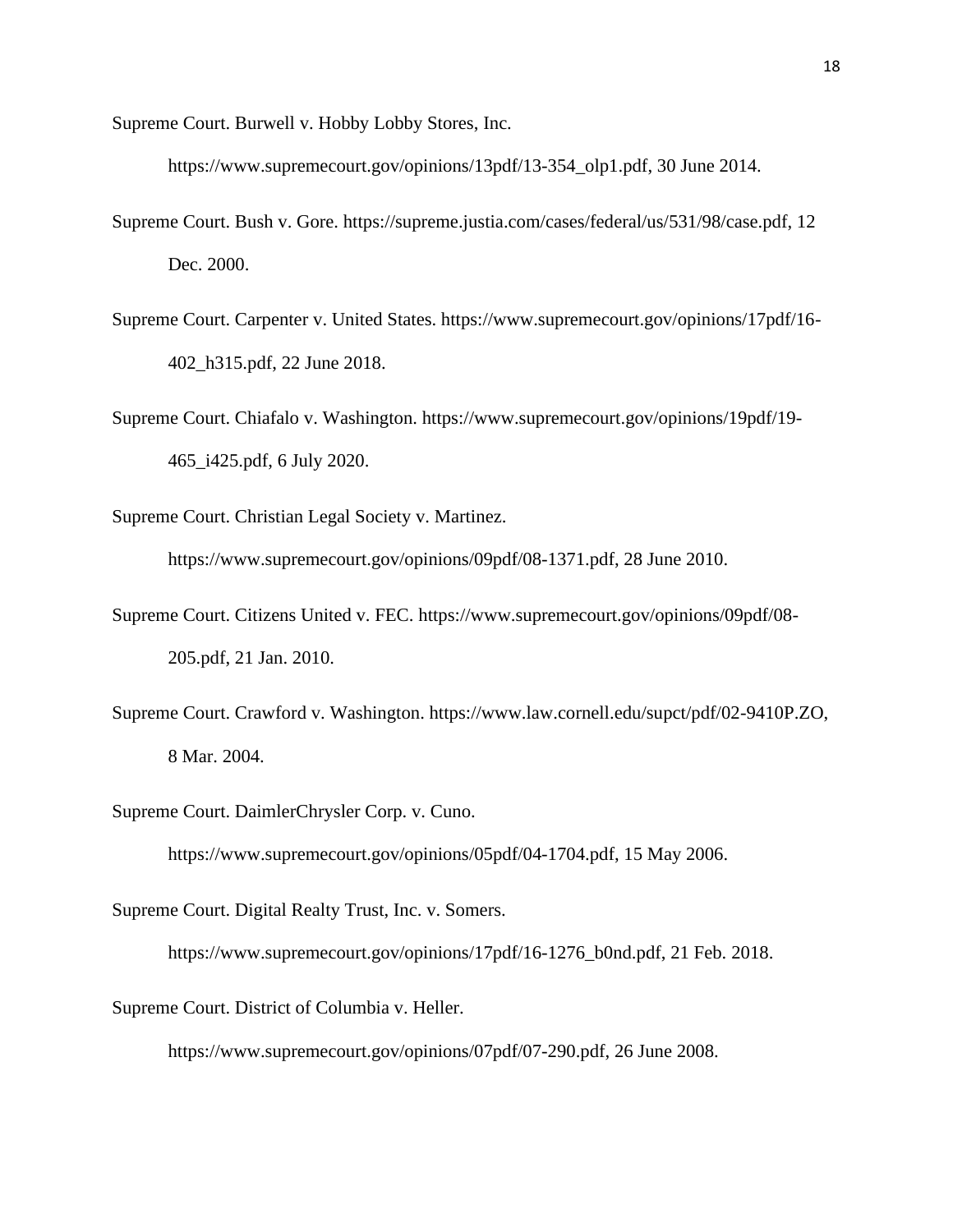Supreme Court. Espinoza v. Montana Department of Revenue.

https://www.supremecourt.gov/opinions/19pdf/18-1195\_g314.pdf, 30 June 2020.

"Supreme Court." Gallup.com, Gallup, 18 Jan. 2022,

[https://news.gallup.com/poll/4732/supreme-court.aspx.](https://news.gallup.com/poll/4732/supreme-court.aspx)

- Supreme Court. Garcetti v. Ceballos. https://www.supremecourt.gov/opinions/05pdf/04-473.pdf, 30 May 2006.
- Supreme Court. Georgia v. Public.Resource.Org, Inc.

https://www.supremecourt.gov/opinions/19pdf/18-1150\_7m58.pdf, 27 Apr. 2020.

- Supreme Court. Georgia v. Randolph. https://supreme.justia.com/cases/federal/us/547/103/, 22 Mar. 2006.
- Supreme Court. Glossip v. Gross. https://www.supremecourt.gov/opinions/14pdf/14- 7955\_aplc.pdf, 29 June 2015.
- Supreme Court. Gonzales v. Carhart. https://www.supremecourt.gov/opinions/06pdf/05-380.pdf, 18 Apr. 2007.
- Supreme Court. Gonzales v. Oregon. https://supreme.justia.com/cases/federal/us/546/243/, 17 Jan. 2006.
- Supreme Court. Gonzales v. Raich.

http://law2.umkc.edu/faculty/projects/ftrials/conlaw/Raich.html, 6 June 2005.

Supreme Court. Good News Club v. Milford Central School.

https://www.law.cornell.edu/supct/pdf/99-2036P.ZO, 11 June 2001.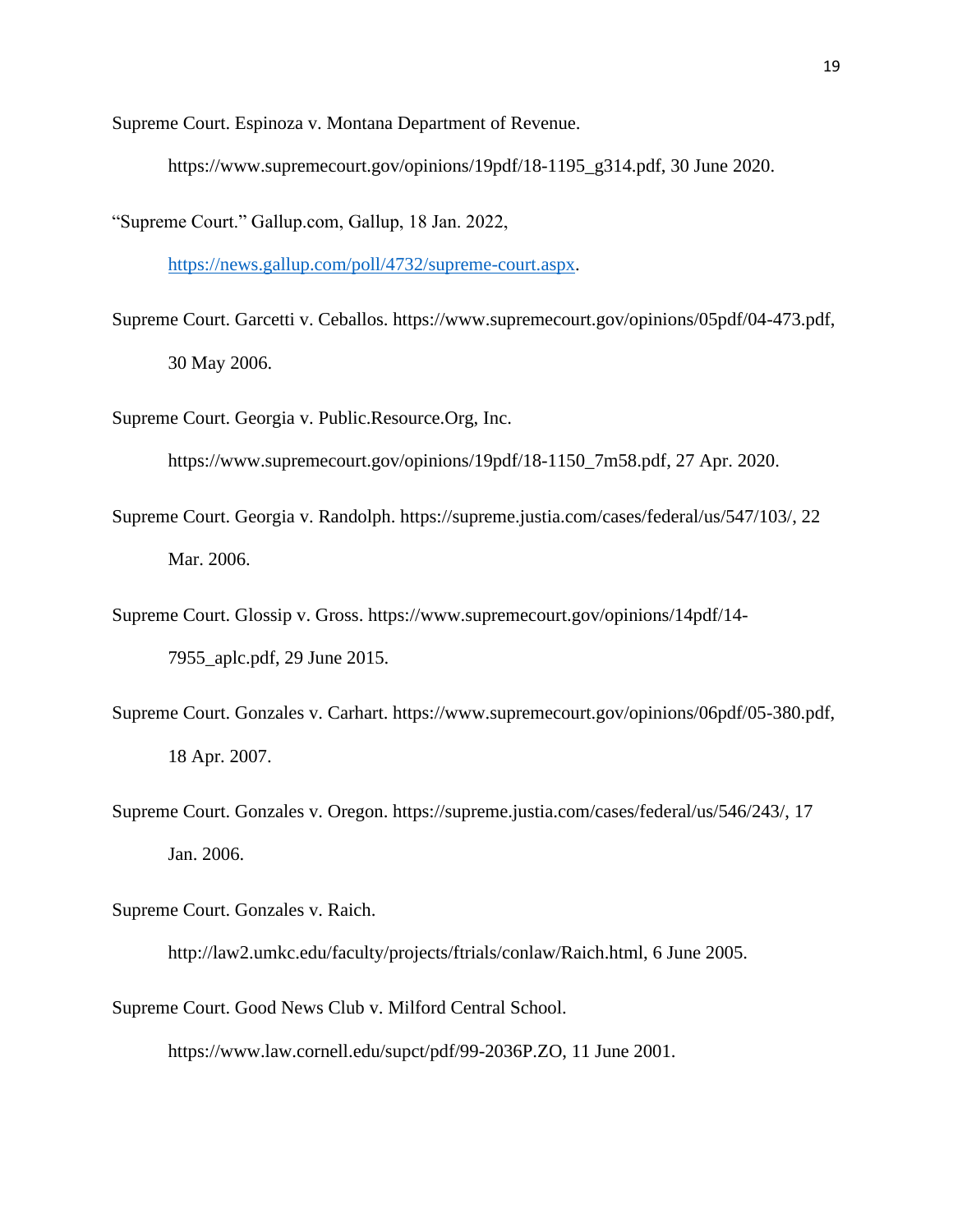- Supreme Court. Graham v. Florida. https://www.supremecourt.gov/opinions/09pdf/08-7412.pdf, 17 May 2010.
- Supreme Court. Grutter v. Bollinger. https://supreme.justia.com/cases/federal/us/539/306/, 23 June 2003.
- Supreme Court. Hall v. Florida. https://www.supremecourt.gov/opinions/13pdf/12- 10882\_kkg1.pdf, 27 May 2014.
- Supreme Court. Hamdan v. Rumsfeld. https://www.supremecourt.gov/opinions/05pdf/05- 184.pdf, 29 June 2006.
- Supreme Court. Hamdi v. Rumsfeld. https://www.supremecourt.gov/opinions/03pdf/03- 6696.pdf, 28 June 2004.
- Supreme Court. Herrera v. Wyoming. https://www.supremecourt.gov/opinions/18pdf/17- 532\_q86b.pdf, 20 May 2019.
- Supreme Court. Hollingsworth v. Perry. https://www.supremecourt.gov/opinions/12pdf/12- 144\_8ok0.pdf, 26 June 2013.
- Supreme Court. Hosanna-Tabor Evangelical Lutheran Church & amp; School v. Equal Employment Opportunity Commission. https://www.supremecourt.gov/opinions/11pdf/10-553.pdf, 11 Jan. 2012.
- Supreme Court. Illinois v. Lidster. https://www.law.cornell.edu/supct/pdf/02-1060P.ZO, 13 Jan. 2004.
- Supreme Court. Janus v. AFSCME. https://www.supremecourt.gov/opinions/17pdf/16- 1466\_2b3j.pdf, 27 June 2018.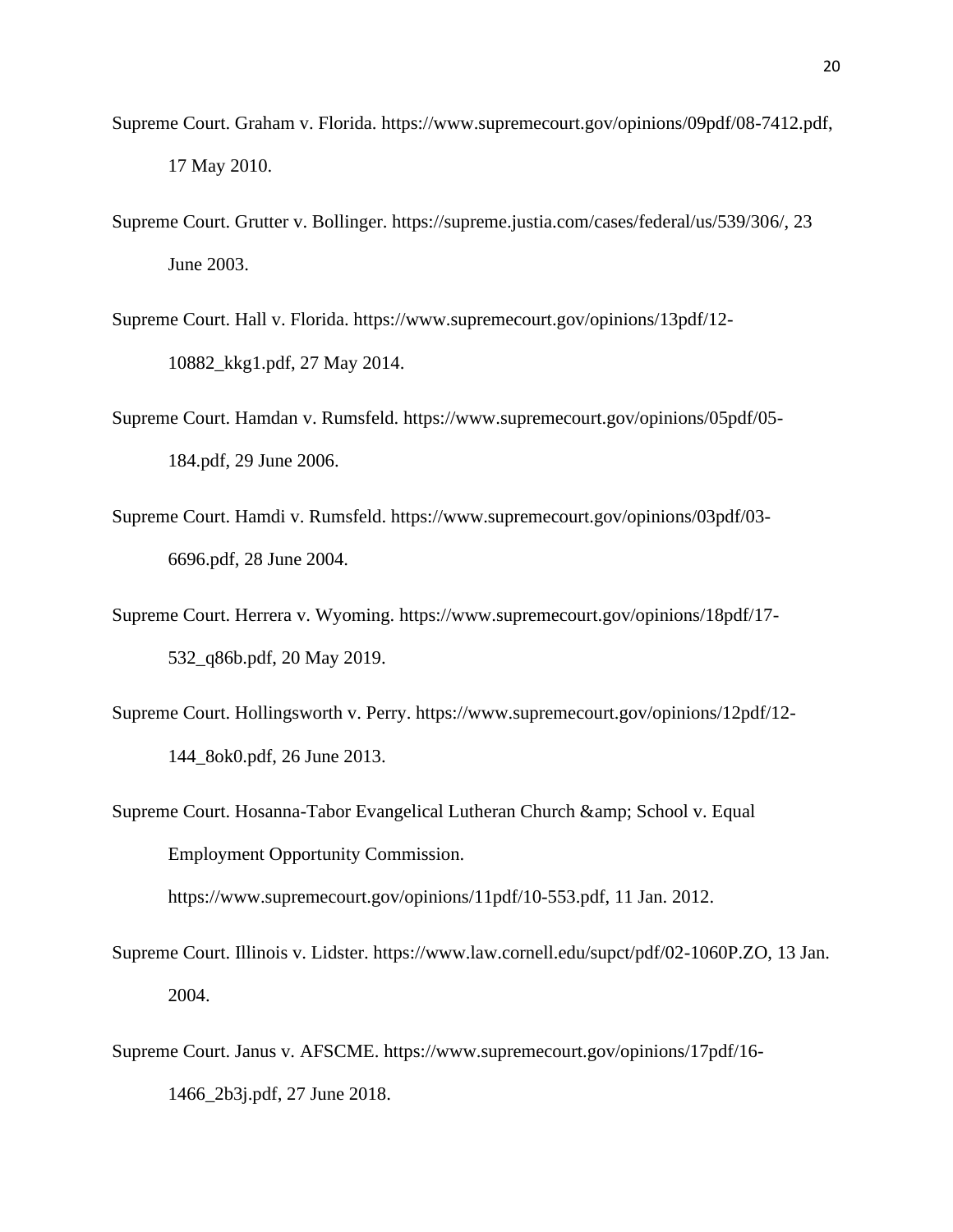- Supreme Court. Kahler v. Kansas. https://www.supremecourt.gov/opinions/19pdf/18- 6135\_j4ek.pdf, 23 Mar. 2020.
- Supreme Court. Kansas v. Crane. https://www.law.cornell.edu/supct/pdf/00-957P.ZO, 22 Jan. 2002.
- Supreme Court. Kelo v. City of New London. https://www.supremecourt.gov/opinions/04pdf/04- 108.pdf, 23 June 2005.
- Supreme Court. Kennedy v. Louisiana. https://www.law.cornell.edu/supct/pdf/07-343P.ZO, 25 June 2008.
- Supreme Court. Kimbrough v. United States. https://www.supremecourt.gov/opinions/07pdf/06- 6330.pdf, 10 Dec. 2007.
- Supreme Court. Lamps Plus, Inc. v. Varela. https://www.supremecourt.gov/opinions/18pdf/17- 988\_n6io.pdf, 24 Apr. 2019.
- Supreme Court. Lawrence v. Texas. https://supreme.justia.com/cases/federal/us/539/558/, 26 June 2003.
- Supreme Court. Lingle v. Chevron U.S.A. Inc. https://www.law.cornell.edu/supct/pdf/04- 163P.ZO, 23 May 2005.
- Supreme Court. Maslenjak v. United States. https://www.supremecourt.gov/opinions/16pdf/16- 309\_h31i.pdf, 22 June 2017.
- Supreme Court. Massachusetts v. EPA. https://www.supremecourt.gov/opinions/06pdf/05- 1120.pdf, 2 Apr. 2007.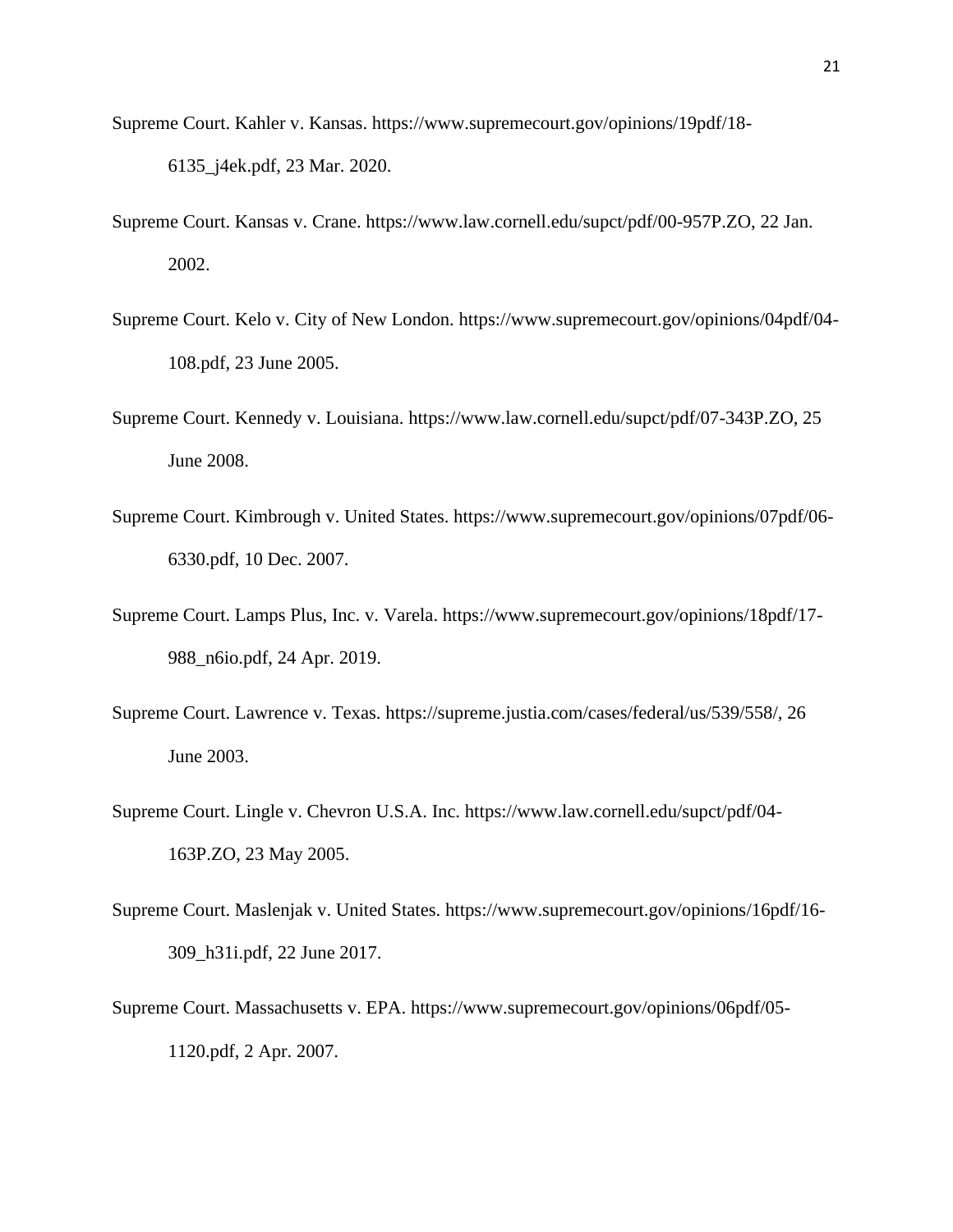- Supreme Court. Masterpiece Cakeshop v. Colorado Civil Rights Commission. https://www.supremecourt.gov/opinions/17pdf/16-111\_j4el.pdf, 4 June 2018.
- Supreme Court. McConnell v. FEC. https://www.supremecourt.gov/opinions/03pdf/02-1674.pdf, 10 Dec. 2003.
- Supreme Court. McCutcheon v. FEC. https://www.supremecourt.gov/opinions/13pdf/12- 536\_e1pf.pdf, 2 Apr. 2014.
- Supreme Court. McDonald v. City of Chicago.

https://www.supremecourt.gov/opinions/09pdf/08-1521.pdf, 28 June 2010.

- Supreme Court. McGirt v. Oklahoma. https://www.indianz.com/supremecourt/wpcontent/uploads/2020/07/18-9526-opinion-gorsuch.pdf, 9 July 2020.
- Supreme Court. Mckesson v. Doe. https://www.supremecourt.gov/opinions/20pdf/19- 1108\_8n5a.pdf, 2 Nov. 2020.
- Supreme Court. Medellín v. Texas. https://www.supremecourt.gov/opinions/07pdf/06-984.pdf, 25 Mar. 2008.
- Supreme Court. Michigan v. EPA. https://www.supremecourt.gov/opinions/14pdf/14- 46\_bqmc.pdf, 29 June 2015.
- Supreme Court. Miller v. Alabama. https://www.supremecourt.gov/opinions/11pdf/10- 9646g2i8.pdf, 25 June 2012.
- Supreme Court. Minnesota Voters Alliance v. Mansky. https://www.supremecourt.gov/opinions/17pdf/16-1435\_2co3.pdf, 14 June 2018.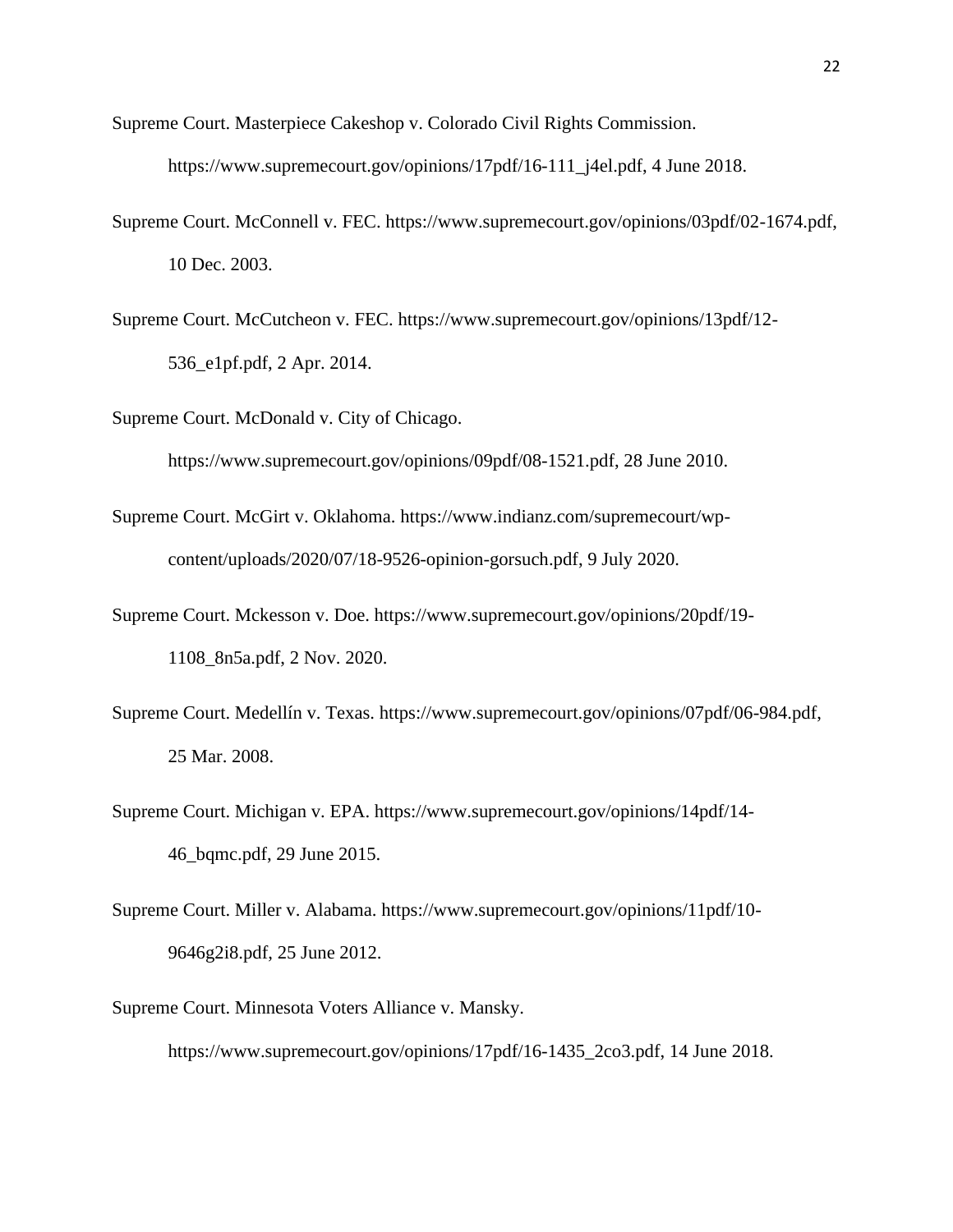- Supreme Court. Montejo v. Louisiana. https://www.supremecourt.gov/opinions/08pdf/07- 1529.pdf, 26 May 2009.
- Supreme Court. Moore v. Texas (2017). https://www.supremecourt.gov/opinions/16pdf/15- 797\_n7io.pdf, 28 May 2017.
- Supreme Court. Mullenix v. Luna. https://www.supremecourt.gov/opinions/15pdf/14- 1143\_f20h.pdf, 9 Nov. 2015.
- Supreme Court. Murphy v. National Collegiate Athletic Association. https://www.supremecourt.gov/opinions/17pdf/16-476\_dbfi.pdf, 14 May 2018.
- Supreme Court. National Federation of Independent Business v. Sebelius. https://www.supremecourt.gov/opinions/11pdf/11-393c3a2.pdf, 28 June 2012.
- Supreme Court. Navarette v. California. https://www.supremecourt.gov/opinions/13pdf/12- 9490\_3fb4.pdf, 22 Apr. 2014.
- Supreme Court. Obergefell v. Hodges. https://www.supremecourt.gov/opinions/14pdf/14- 556\_3204.pdf, 26 June 2015.
- Supreme Court. Padilla v. Kentucky. https://www.supremecourt.gov/opinions/09pdf/08-651.pdf, 31 Mar. 2010.
- Supreme Court. Ramos v. Louisiana. https://www.supremecourt.gov/opinions/19pdf/18- 5924\_n6io.pdf, 20 Apr. 2020.
- Supreme Court. Rasul v. Bush. https://www.supremecourt.gov/opinions/03pdf/03-334.pdf, 28 June 2004.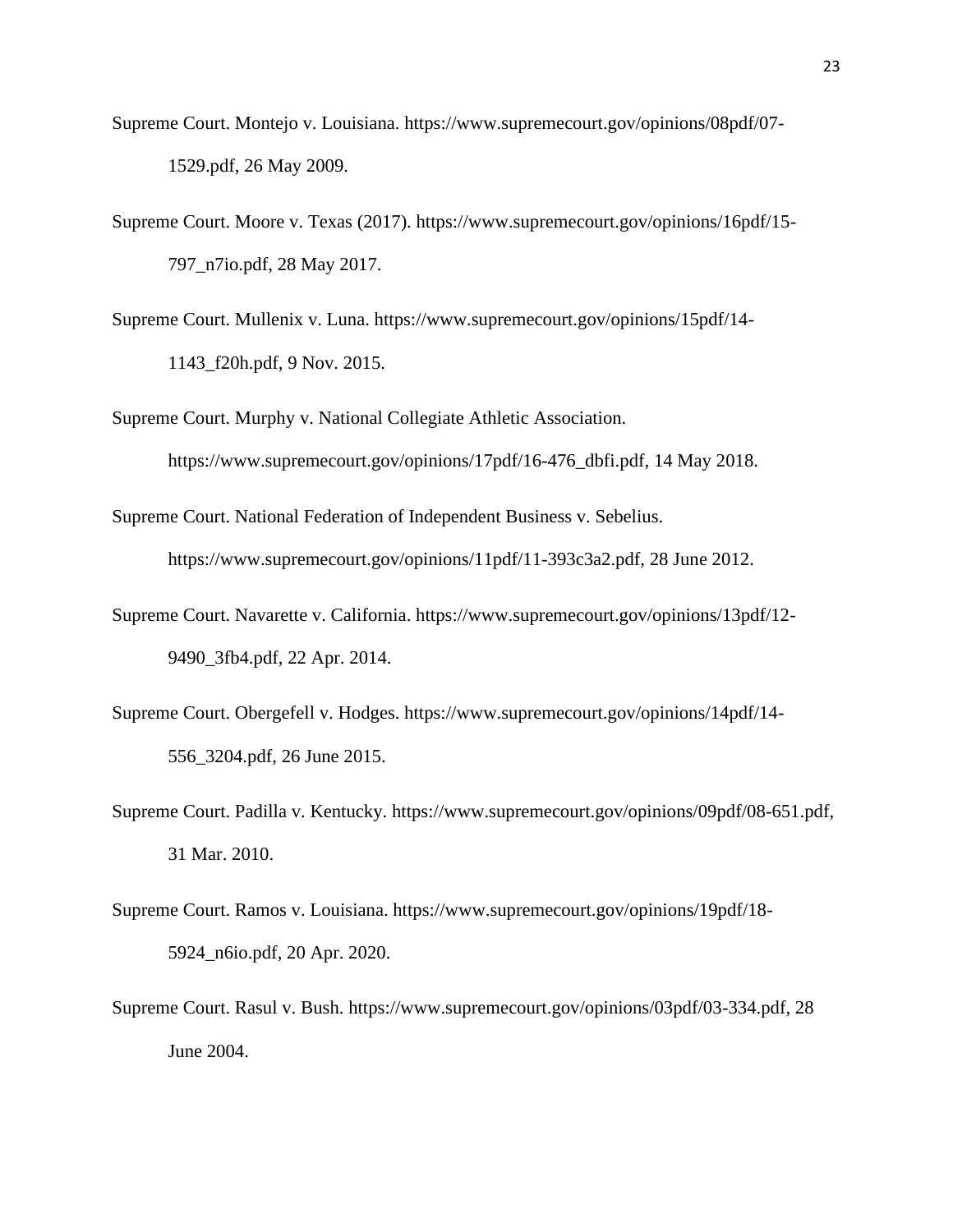- Supreme Court. Riley v. California. https://www.supremecourt.gov/opinions/13pdf/13- 132\_8l9c.pdf, 25 June 2014.
- Supreme Court. Roper v. Simmons. https://www.law.cornell.edu/supct/pdf/03-633P.ZO, 1 Mar. 2005.
- Supreme Court. Rucho v. Common Cause. https://www.supremecourt.gov/opinions/18pdf/18- 422\_9ol1.pdf, 27 June 2019.
- Supreme Court. Salinas v. Texas. https://www.supremecourt.gov/opinions/12pdf/12- 246\_7l48.pdf, 17 June 2013.
- Supreme Court. Scheidler v. National Organization for Women (2003). https://www.law.cornell.edu/supct/pdf/01-1118P.ZO, 26 Feb. 2003.
- Supreme Court. Scheidler v. National Organization for Women (2006). https://supreme.justia.com/cases/federal/us/547/9/, 28 Feb. 2006.
- Supreme Court. Schuette v. Coalition to Defend Affirmative Action. https://www.supremecourt.gov/opinions/13pdf/12-682\_8759.pdf, 22 Apr. 2014.
- Supreme Court. Sell v. United States. https://supreme.justia.com/cases/federal/us/539/166/, 16 June 2003.
- Supreme Court. Sharp v. Murphy. https://www.indianz.com/supremecourt/wpcontent/uploads/2020/07/18-9526-opinion-gorsuch.pdf, 9 July 2020.
- Supreme Court. Shelby County v. Holder. https://www.supremecourt.gov/opinions/12pdf/12- 96\_6k47.pdf, 25 June 2013.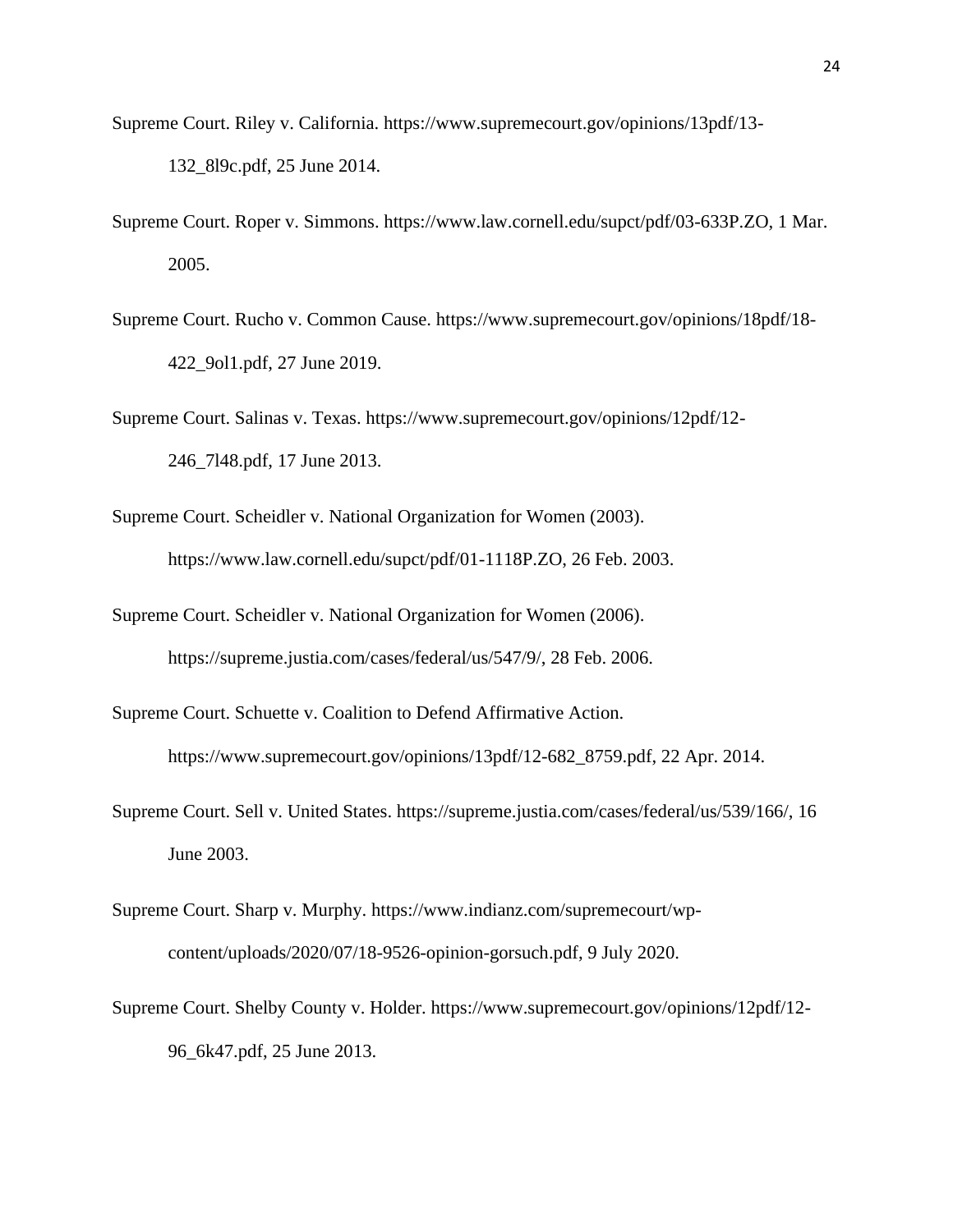- Supreme Court. Smith v. Spisak. https://www.supremecourt.gov/opinions/09pdf/08-724.pdf, 12 Jan. 2010.
- Supreme Court. Snyder v. Phelps. https://www.supremecourt.gov/opinions/10pdf/09-751.pdf, 2 Mar. 2011.
- Supreme Court. Thompson v. Hebdon. https://www.supremecourt.gov/opinions/19pdf/19- 122\_k536.pdf, 25 Nov. 2019.
- Supreme Court. Town of Greece v. Galloway.

https://www.supremecourt.gov/opinions/13pdf/12-696\_bpm1.pdf, 5 May 2014.

Supreme Court. Trinity Lutheran Church of Columbia, Inc. v. Comer.

https://www.supremecourt.gov/opinions/16pdf/15-577\_khlp.pdf, 26 June 2017.

- Supreme Court. Trump v. Mazars USA, LLP. https://www.supremecourt.gov/opinions/19pdf/19- 715\_febh.pdf, 9 July 2020.
- Supreme Court. Trump v. Hawaii. https://www.supremecourt.gov/opinions/17pdf/17- 965\_h315.pdf, 26 June 2018.
- Supreme Court. Trump v. Vance. https://www.supremecourt.gov/opinions/19pdf/19- 635\_o7jq.pdf, 9 July 2020.
- Supreme Court. United States v. Comstock. https://www.supremecourt.gov/opinions/09pdf/08- 1224.pdf, 17 May 2010.
- Supreme Court. United States v. Jones. https://www.law.cornell.edu/supremecourt/text/10-1259, 23 Jan. 2012.